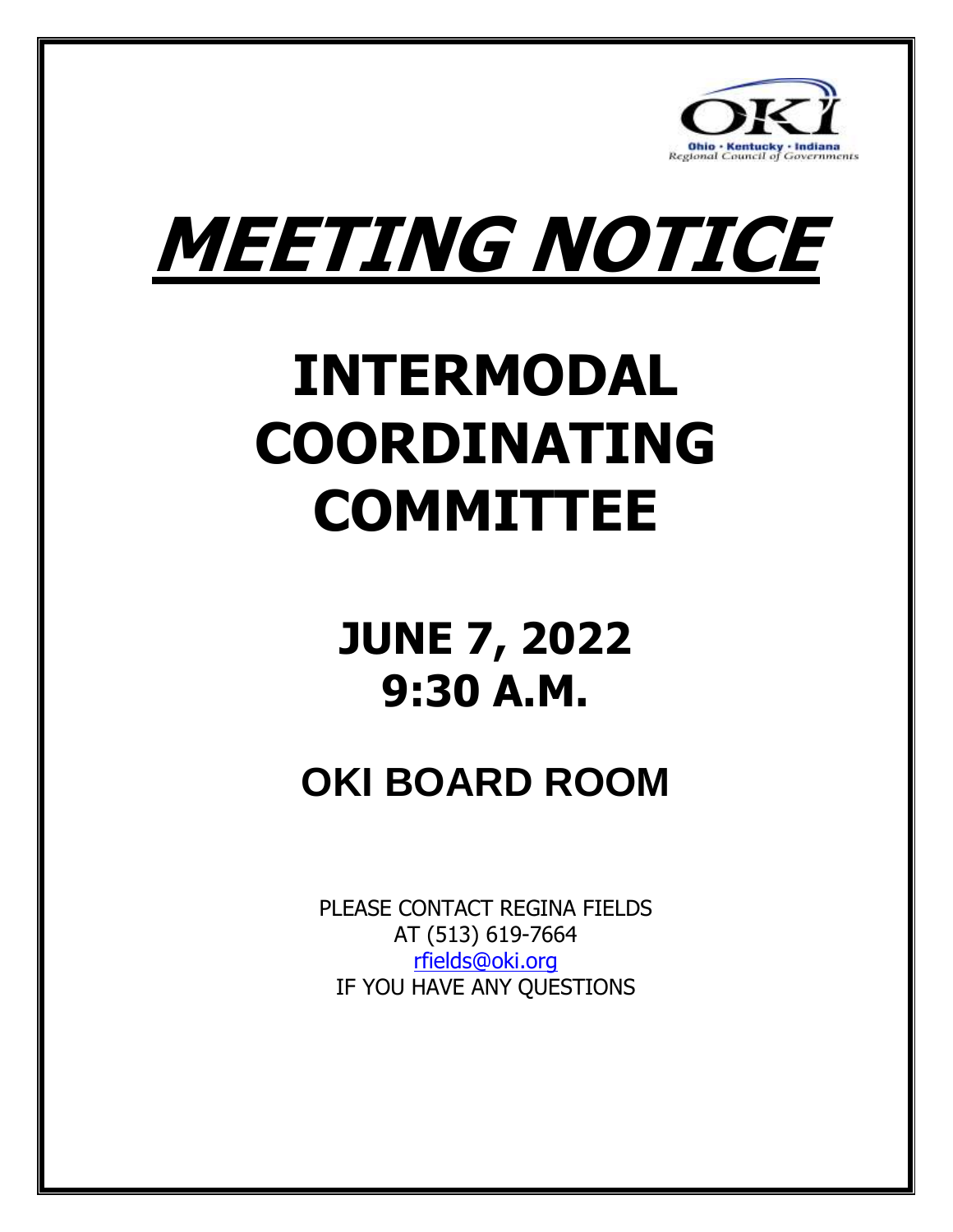### **ICC MEETING MINUTES**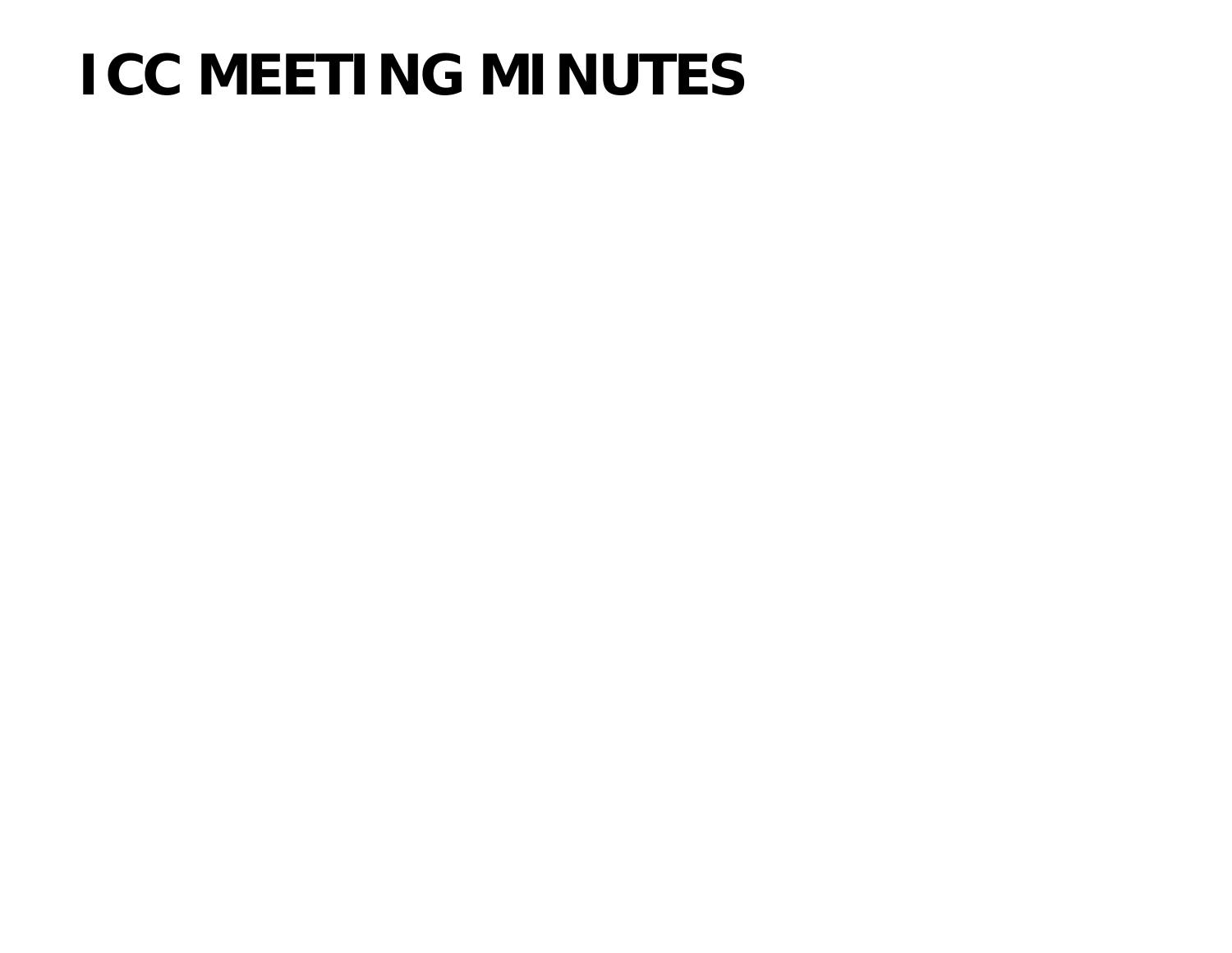

#### **MINUTES OF THE INTERMODAL COORDINATING COMMITTEE MEETING MAY 10, 2022**

#### **COMMITTEE MEMBERS**

Mr. Cory Wright, City of Loveland, Chair

Mr. Adam Goetzman, Green Township, First Vice-Chair

Mr. Christopher Anderson, City of Forest Park

Mr. Oliver Anthony, City of Covington

Mr. Eric Beck, Hamilton County Transportation Improvement District

Mr. Dane Blackburn, Kentucky Transportation Cabinet/D6

Mr. Scott Brown, Ohio Department of Transportation/D8

Mr. Joe Conway (representing Mr. Ertel), City of Cincinnati

Mr. Dan Corey, Butler County Transportation Improvement District

Mr. Tim Franck, West Chester Township

Mr. Robert Franxman, Boone County Fiscal Court

Ms. Yajie Hu (representing Mr. Wamsley), Hamilton County Regional Planning Commission

Ms. Mary Huller, SORTA

Mr. Matthew Hulme, City of Cincinnati Streetcar

Mr. Brad Johnson, Hamilton County Department of Environmental Services

Mr. Wade Johnston, Green Umbrella

Mr. Chris Kelly (representing Mr. Anderton), City of Cincinnati

Ms. Jamie Kreindler (representing Mr. Elliff), Miami Township

Ms. Hadil Lababidi, Warren County Regional Planning Commission

Mr. J. Todd Listerman, Dearborn County Department of Transportation & Engineering

Mr. Todd Long, Hamilton County Engineer's Office

Ms. Erin Lynn, City of Fairfield

Mr. David Miller, Colerain Township

Ms. Cindy Minter, Campbell County Fiscal Court

Mr. Luke Morgan (representing Mr. Dutkevicz) Butler County Regional Transit Authority

Ms. Lauren O'Brien, City of Newport

Mr. Sam Perry, City of Oxford

Ms. Cheri Rekow, City of Cincinnati

Mr. Steve Sievers, Anderson Township

Mr. Scott Tadych, City of Middletown

Ms. Laura Tenfelde, PDS of Kenton County

Mr. Jeff Thelen, Northern Kentucky Area Development District

**Commissioner David L. Painter Mark R. Policinski**

President CEO

**720 E. Pete Rose Way, Suite 420 Cincinnati, Ohio 45202 | Phone: 513.621.6300 | Fax: 513.621.9325 [| www.oki.org](http://www.oki.org/)** *Serving the Counties of: Boone | Butler | Campbell | Clermont | Dearborn | Hamilton | Kenton | Warren*

[www.facebook.com/okiregional](file://okiad4/groups/Communication/Branding/www.facebook.com/okiregional) view twitter.com/okircog



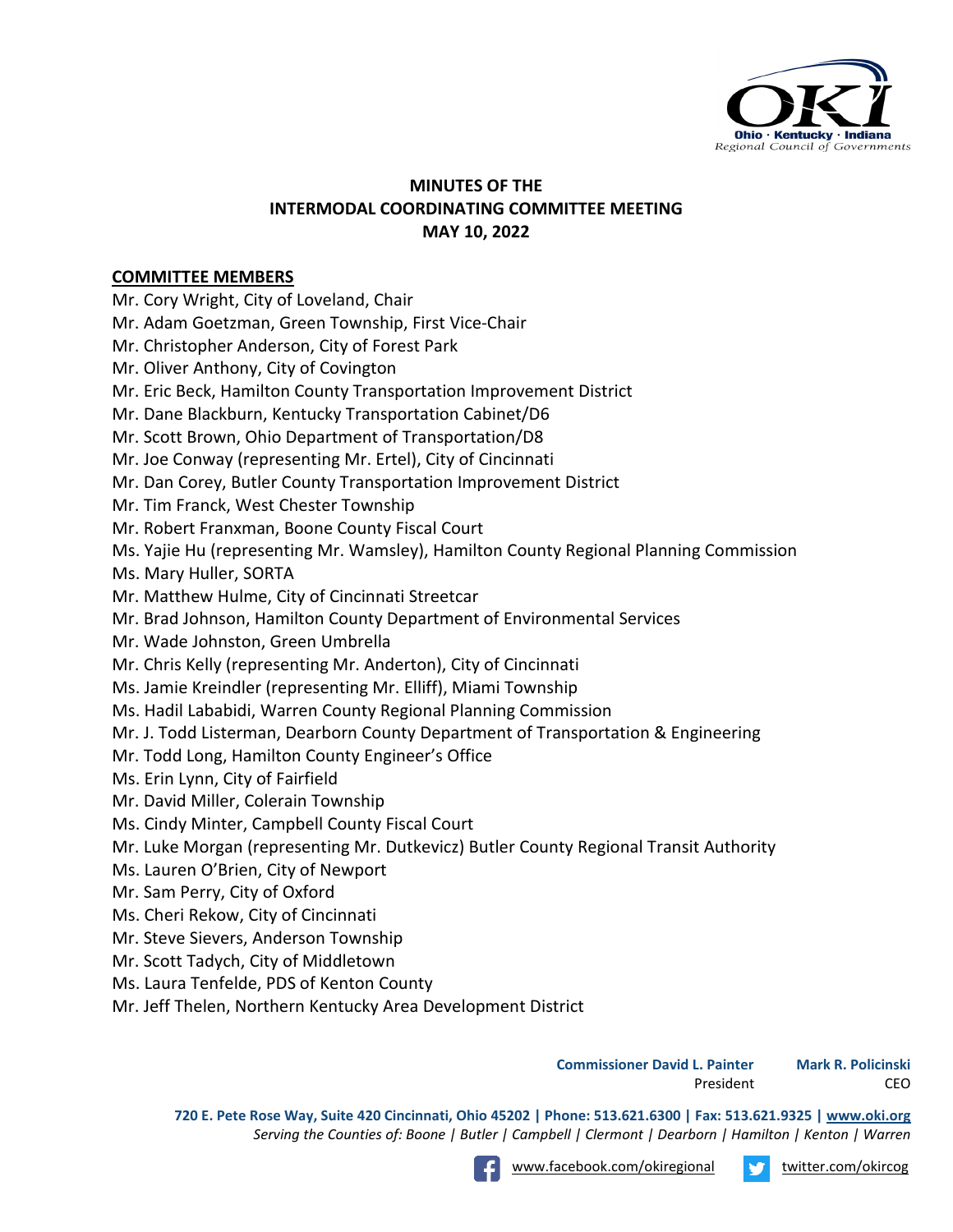#### **COMMITTEE MEMBERS CONTINUED**

Mr. Greg Wilkens, Butler County Engineer Mr. Bryan Williams, City of Cincinnati Mr. Ed Wilson, City of Hamilton Mr. Thomas Witt, Kentucky Transportation Cabinet

#### **GUEST**

Mr. Patrick Anater, HDR Mr. Tom Arnold, Ohio Department of Transportation/D8 Ms. Adele Evans, ODOT Jobs & Commerce Mr. Jay Hamilton, Mead + Hunt Ms. Nikki Hill, Prime AE Ms. Martha Kelly, HNTB Ms. Jenna LeCount, Boone County Planning Commission Mr. Daniel Menetrey, Boone County Fiscal Court Ms. Anne Rahall, TEC Mr. Craig Walker, Kentucky Transportation Cabinet/D6 Mr. Jeff Wallace, CT Consultants Mr. Mike Yeager, PRIME AE

#### **STAFF**

| <b>Bob Koehler</b>   | Regina Fields   | David Shuey     | <b>Florence Parker</b> | <b>Brett Porter</b> |
|----------------------|-----------------|-----------------|------------------------|---------------------|
| Andy Reser           | Mark Policinski | Gabriela Waesch | Jim Pickering          | Liren Zhou          |
| <b>Travis Miller</b> | Suzanne Parkey  | Ting Zuo        |                        |                     |

#### **CALL TO ORDER**

Mr. Cory Wright, Chair, called the meeting to order at 9:30 a.m. He welcomed everyone to the May ICC meeting.

#### **APPROVAL OF APRIL 12, 2022, MINUTES**

Mr. Cory Wright, Chair, asked if there were any corrections or amendments to the April 12, 2022 minutes. Mr. Long moved to approve the minutes as presented. Mr. Wilson seconded the motion, motion carried.

#### **APRIL EXECUTIVE COMMITTEE ACTIONS**

Mr. Cory Wright, Chair, asked the members to review the minutes of the April Executive Committee meeting.

#### **TRANSPORTATION PLANNING PROGRESS REPORT**

Mr. Cory Wright, Chair, asked the committee members to review the monthly progress report for April and comment as desired. There being no comments, the progress report for the Transportation Department was accepted.

#### **ODOT MULTI-YEAR WORK PLAN UPDATE**

Mr. Tommy Arnold, ODOT/D8, provided an overview of ODOT's critical success measures. ODOT uses a data-driven approach to plan investments. Each winter, ODOT completes an update of the six-year capital work plan. Finally, he presented a few key tools available to help view the plan and talked about the Bipartisan Infrastructure Law (BIL) and Brents Spence Bridge. A new companion bridge will be west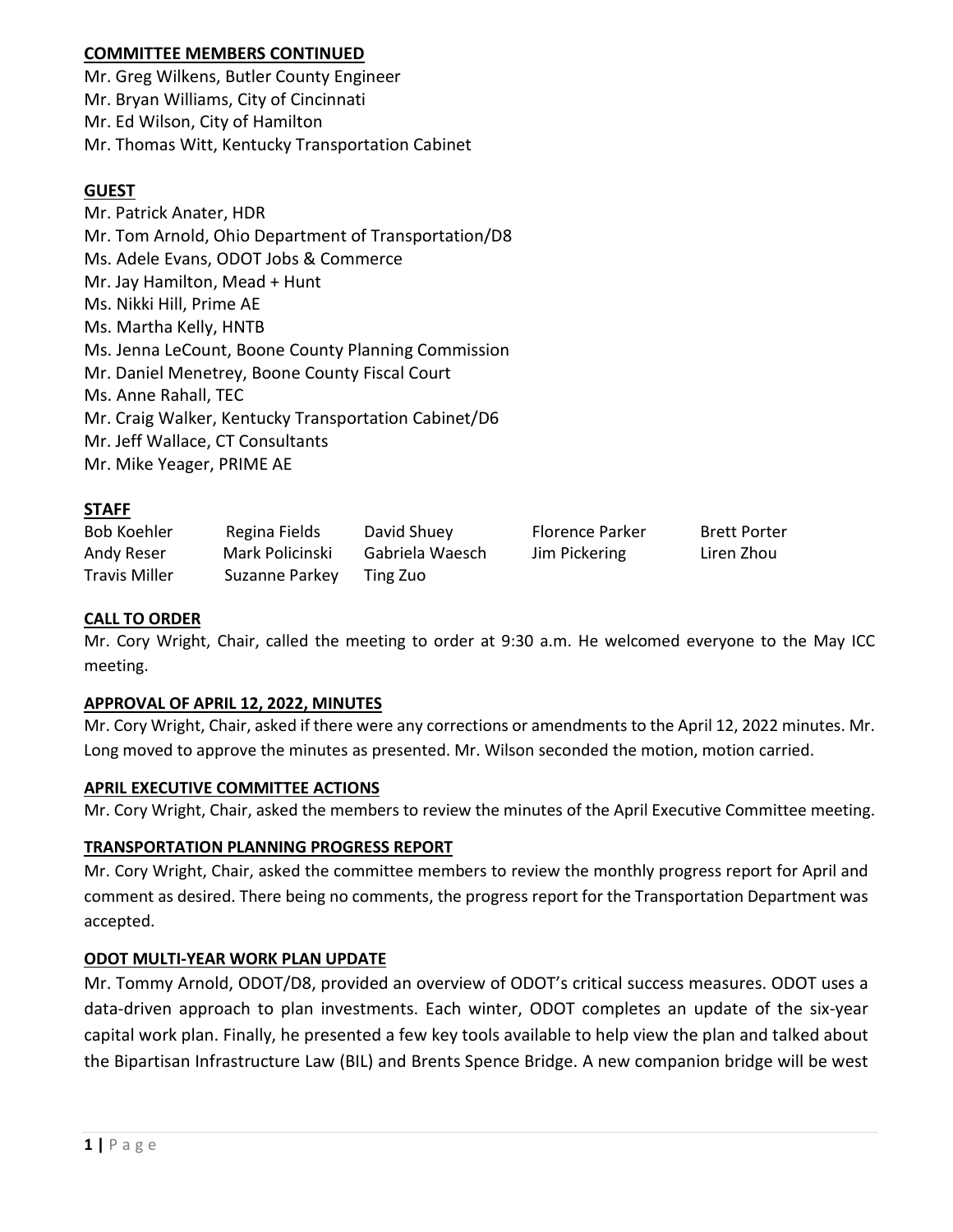of the existing bridge with significant improvements to the bridge. You can find more information here: [https://brentspencebridgecorridor.com/.](https://brentspencebridgecorridor.com/)

He mentioned the funding is a welcome influx after the pandemic-induced drop in vehicle traffic causing motor fuel tax receipts to drop about \$460 million below pre-pandemic estimates.The federal pandemic stimulus program, Coronavirus Response and Relief Supplemental Act (CRRSAA), funds helped fill about \$332 million of this state revenue shortfall, allowing ODOT to fund TRAC projects and keep funding for local programs steady. Although revenues have trended upward recently, they are still below prepandemic estimates. Over the two-year pandemic period, despite the federal stimulus funding, that shortfall is still about \$120 million.

He mentioned while still awaiting details, the overall increase in transportation funding will enable Ohio to advance some major new projects, sustain our maintenance and preservation efforts, and enable our local governmental partners to accelerate their work across the state.

#### **SECTION 5310 FEDERAL FUNDS ALLOCATED TO THE CINCINNATI URBANIZED AREA**

Mr. Travis Miller, OKI Staff, OKI was appointed the Designated Recipient for the Cincinnati urbanized area by the Governors of Ohio, Kentucky and Indiana. The agency held a competitive application process and received completed applications from qualified applicants in February 2022.

The 5310 Oversight Team, identified by the OKI Coordinated Public Transit-Human Services Transportation Plan, reviewed Section 5310 grant applications on March 9, 2022 and recommends the following agencies to receive Section 5310 federal funds: Central Connections, Cincinnati Association for Blind and Visually Impaired, Clermont Senior Center, Council of Aging, LifeTime Resources, Meals on Wheels and Transit Alliance of Butler County.

Mr. Perry moved to recommend to Executive Committee approval of Resolution 2022-10 Concerning Selection of Projects to be funded with Section 5310 Federal Funds allocated to the Cincinnati Urbanized Area. Ms. Huller seconded the motion, motion carried.

#### **AUTHORIZATION TO ENTER INTO A CONTRACT WITH CONSULTANT FOR THE OKI FREIGHT PLAN**

Mr. Bob Koehler, OKI Staff presented this item. OKI is undertaking the development of a new Freight Plan for the OKI region. This work will be conducted in two phases. Phase I is currently underway and being conducted by OKI staff. It includes existing conditions and data acquisition and processing. Phase II will be conducted in Fiscal Year 2023 and will use consultant services to investigate the future movement of goods in the OKI region through 2050 and provide final freight recommendations.

Four submittals were received by the April 20 Request for Qualifications deadline and a consultant selection committee has requested presentations from three of the consultant teams: AECOM, CPCS and HDR. The presentations are scheduled for May 11, 2022, where a final selection will be made. The funding for this item will be comprised of Ohio and Kentucky Surface Transportation Block Grant funding (\$235,772), plus match consisting of Ohio Toll Revenue Credits and local cash (\$8,545).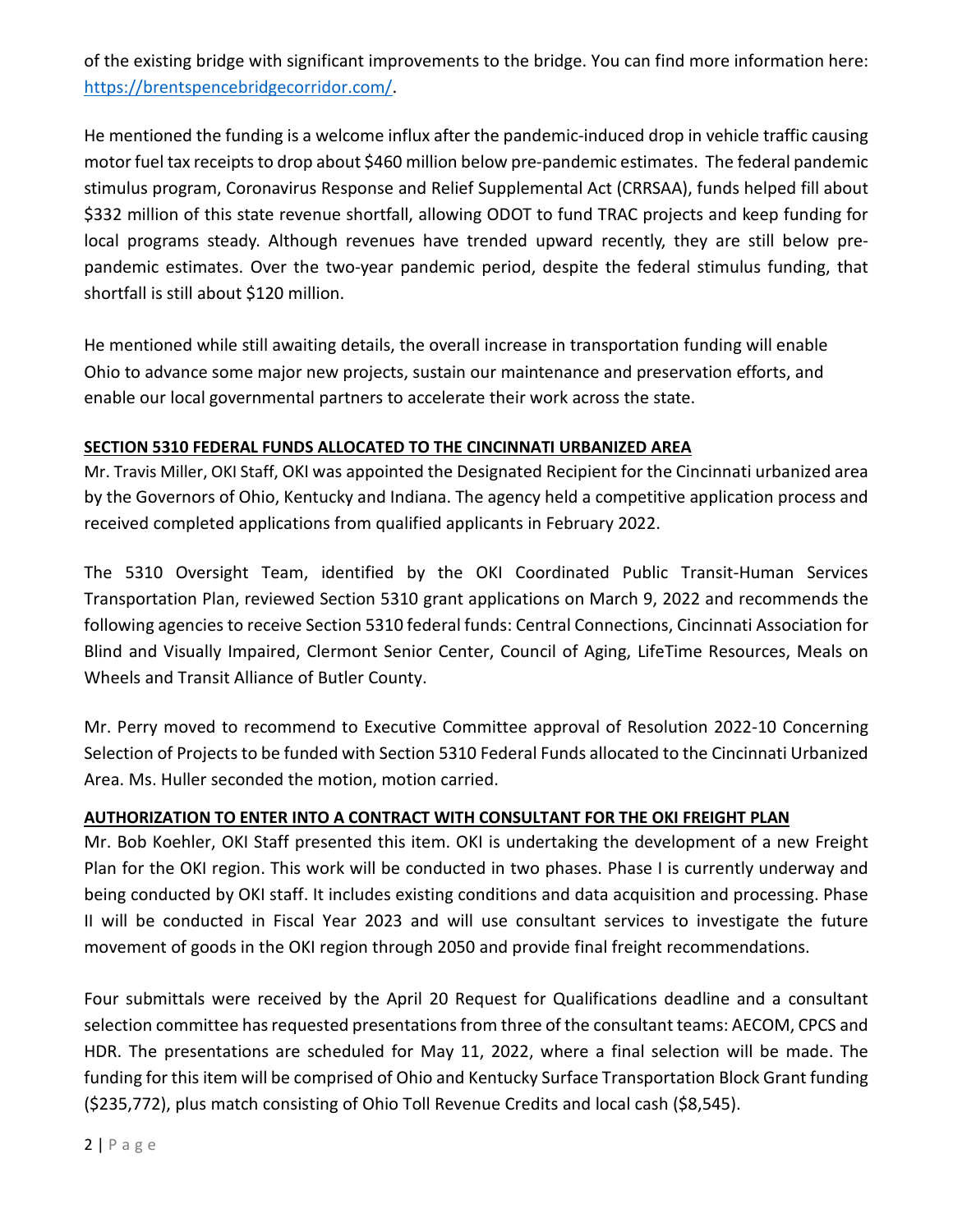Approval of Resolution OKI 2022-11 will allow the OKI CEO/Executive Director to enter into a contract with a consultant in an amount not to exceed \$244,317.

Mr. Wilkens moved to recommend to Executive Committees approval of Resolution 2022-11 Authorizing a Contract with Consultant for the OKI Freight Plan. Ms. Huller seconded the motion, motion carried.

#### **AUTHORIZING THE MARKETING CAMPAIGN FOR THE REGIONAL CLEAN AIR PROGRAM**

Mr. Bob Koehler, OKI Staff, reported OKI is the eligible grant recipient for federal assistance to undertake the region's clean air program. OKI collaborates with several organizations to effectively spread the "do your share for cleaner air" message throughout the region. The purpose of this resolution is to authorize the OKI CEO to enter into contracts for marketing expenditures of the FY 2023 clean air campaign exceeding \$30,000.

Mr. Anderson moved to recommend to Executive Committees approval of Resolution 2022-12 Authorizing the Marketing Campaign for the Regional Clean Air Program. Mr. Wilson seconded the motion, motion carried.

#### **AUTHORIZING MARKETING CAMPAIGN FOR THE RIDESHARE PROGRAM**

Mr. Bob Koehler, OKI Staff, presented this item. OKI's RideShare program serves as the Local RideShare Agency (LRA) for OKI's eight-county region. The goal of the program is to reduce single occupant vehicles from the region's congested roadways by providing commuters with alternative forms of transportation such as carpooling or vanpooling. The purpose of this resolution is to establish authorization for marketing expenditures for the FY 2023 RideShare campaign allowing the CEO to enter contracts and single commitments exceeding \$30,000.

Mr. Anderson moved to recommend to Executive Committees approval of Resolution 2022-13 Authorizing the Fiscal Year 2023 Marketing Campaign for the Rideshare Program. Mr. Wilson seconded the motion, motion carried.

#### **FY21-24 TRANSPORTATION IMPROVEMENT PROGRAM/ADMINISTRATIVE MODIFICATION #19**

Mr. Andy Reser, OKI Staff, presented administrative modification #19 includes four planning projects and five highway projects. It makes minor adjustment to the Ohio portion of OKI's FY23 planning projects for Rideshare, Air Quality, Fiscal Impact Analysis Model, and Land Use. In Hamilton County, it increases the funding amounts for a bridge removal project on Glenway, as well as Phase 3 of Thru the Valley. Local and federal funding amounts are increasing for the City of Lebanon's FY23 Urban Paving program, with OKI funds remaining the same. And in Kentucky, one safety projects will be added to the existing HSIP Grouped Project, and the City of Edgewood requested additional SNK funds to complete the Dudley Road resurfacing project.

Ms. Huller moved to recommend approval of TIP Administrative Modification #19. Mr. Corey seconded the motion, motion carried.

#### **FY 21-24 TRANSPORTATION IMPROVEMENT PROGRAM/AMENDMENT #13**

Mr. Andy Reser, OKI Staff, includes the addition of one highway project in Kentucky, and changes to twenty-eight transit items in Ohio. The Kentucky highway project is for the addition of funds for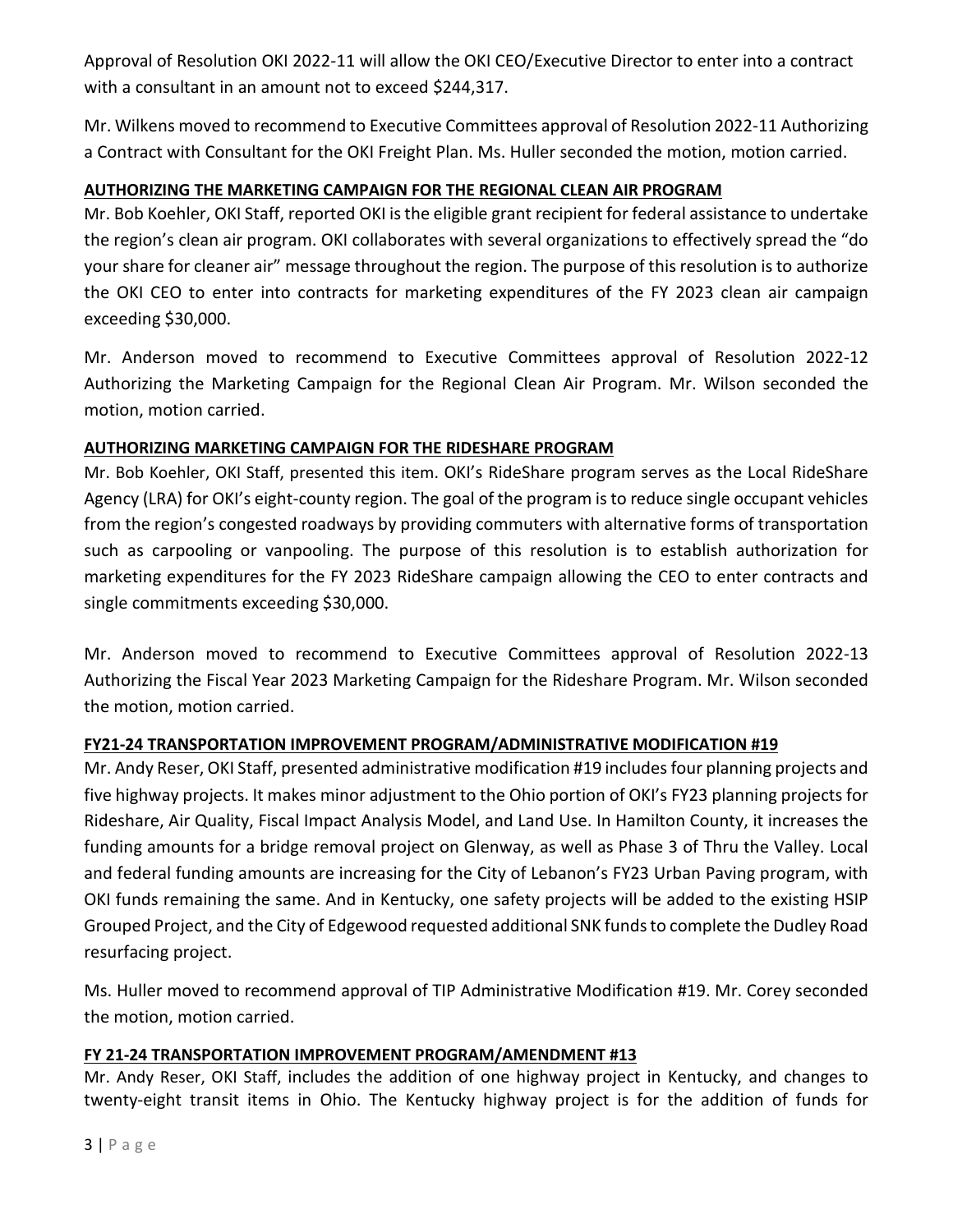preliminary engineering, environmental studies and other preconstruction activities related to the upgrade of the I-75/71 Brent Spence Bridge Corridor.

On the transit side, the amendment adds 5310 funds in FY23 for BCRTA and OKI subrecipients as just detailed by Travis Miller. For the Clermont Transportation Connection, the amendment does some corrections to the existing TIP and deletes 15 items and adds six CTC projects including office and security equipment and bus replacements.

On April 27h, the draft Amendment was posted to OKI's website and sent to the Interagency Consultation group for review and comment. No public comments were received. The Kentucky Brent Spence Bridge Corridor project is subject to air quality conformity requirements, and we are able to rely on a previous regional emission analysis since there is no change to timing or scope from what was previously modeled.

Ms. Minter moved to recommend to Executive Committees approval of Resolution 2022-14 Concerning Amendment #13 of the Fiscal Years 2021-2024 Transportation Improvement Program. Mr. Beck seconded the motion, motion carried.

#### **OTHER BUSINESS**

Mr. Reser, OKI Staff, announced that applications are due on June 3 for OKI allocated federal transportation STBG/SNK and TA funds.

Mr. Arnold, ODOT, announced June 7 Industry Forum at Northern Kentucky Convention Center. The Industry Forum is for companies interested in working or leading the Brent Spence Bridge Corridor Project.

Mr. Johnston, Green Umbrella, announced May is national bike month and bike to work is May 20 with a breakfast on the purple people bridge.

#### **NEXT MEETING**

The next ICC meeting scheduled for Tuesday, June 7, 2022, at 9:30 a.m.

#### **ADJOURNMENT**

A motion was made by Mr. Wilson and seconded by Mr. Corey to adjourn the meeting at 10:05 a.m., motion carried.

/rmf 05/16/22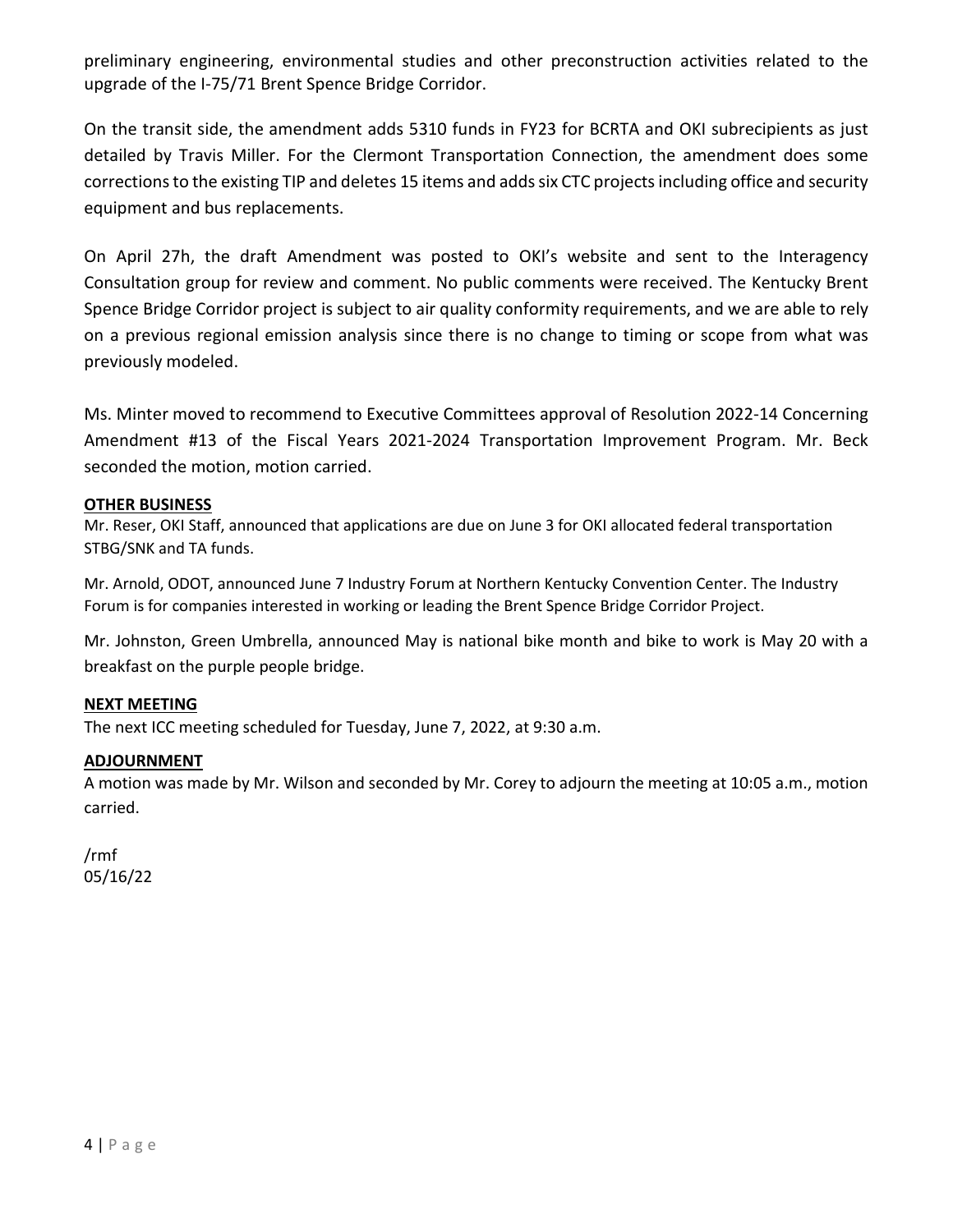| <b>Intermodal Coordinating Comm</b>                           | 09/07/2021 10/12/2021 11/09/2021 01/11/2022 02/08/2022 03/08/2022 04/12/2022 05/10/2022 |   |   |   |   |   |   |   |  |  |  |
|---------------------------------------------------------------|-----------------------------------------------------------------------------------------|---|---|---|---|---|---|---|--|--|--|
| Jackie Alf<br>John R. Jurgensen Co.                           |                                                                                         |   | Y | Y |   |   |   |   |  |  |  |
| Christopher Anderson<br>City of Forest Park                   |                                                                                         | Y | Y | Y | Y | Y |   | Y |  |  |  |
| <b>Fred Anderton</b><br>City of Cincinnati                    |                                                                                         | R | R |   |   |   | R | R |  |  |  |
| <b>Oliver Anthony</b><br>City of Covington                    |                                                                                         |   | Y | Y | Y | Y | Y | Y |  |  |  |
| Eric Beck, PE<br>Hamilton County Engineer's Off               | Y                                                                                       | R | Y | Y | Y | Y | Y | Y |  |  |  |
| Dane Blackburn<br>KYTC/D6                                     | Y                                                                                       | Y | Y | Y | Y | Y |   | Y |  |  |  |
| Scott Brown<br>ODOT-District 8                                | Y                                                                                       | Y | Y | Y | Y | Y | Y | Y |  |  |  |
| Frank Busofsky<br><b>TANK</b>                                 | Y                                                                                       | Y |   | Y | Y | Y | Y | E |  |  |  |
| Kevin Chesar<br>City of Monroe                                |                                                                                         |   |   |   |   |   |   |   |  |  |  |
| <b>Taylor Corbett</b><br><b>Clermont County Planning Comm</b> |                                                                                         |   |   |   | Y |   | Y |   |  |  |  |
| Daniel Corey, P.E., S.I.<br><b>Butler County County TID</b>   | Y                                                                                       | Y | Y | Y | Y | Y | Y | Y |  |  |  |
| Kevin Costello, AICP<br>Boone County Planning Commissi        |                                                                                         | Y | Y |   |   | Y | Y |   |  |  |  |
| Nick Dill<br>City of Fairfield                                | Y                                                                                       |   | Y | Y |   | Y |   |   |  |  |  |
| <b>Bernadette Dupont</b><br>FHWA Kentucky Division            |                                                                                         |   |   |   |   |   |   |   |  |  |  |
| Matthew Dutkevicz<br><b>Butler County RTA</b>                 | R                                                                                       | R | R |   |   | R | R | R |  |  |  |
| <b>Brian Elliff</b><br>Miami Township                         |                                                                                         | R |   | R | Y | R | Y | R |  |  |  |
| Chris Ertel<br>City of Cincinnati                             | Y                                                                                       | Y | R | Y | Y | R | R | R |  |  |  |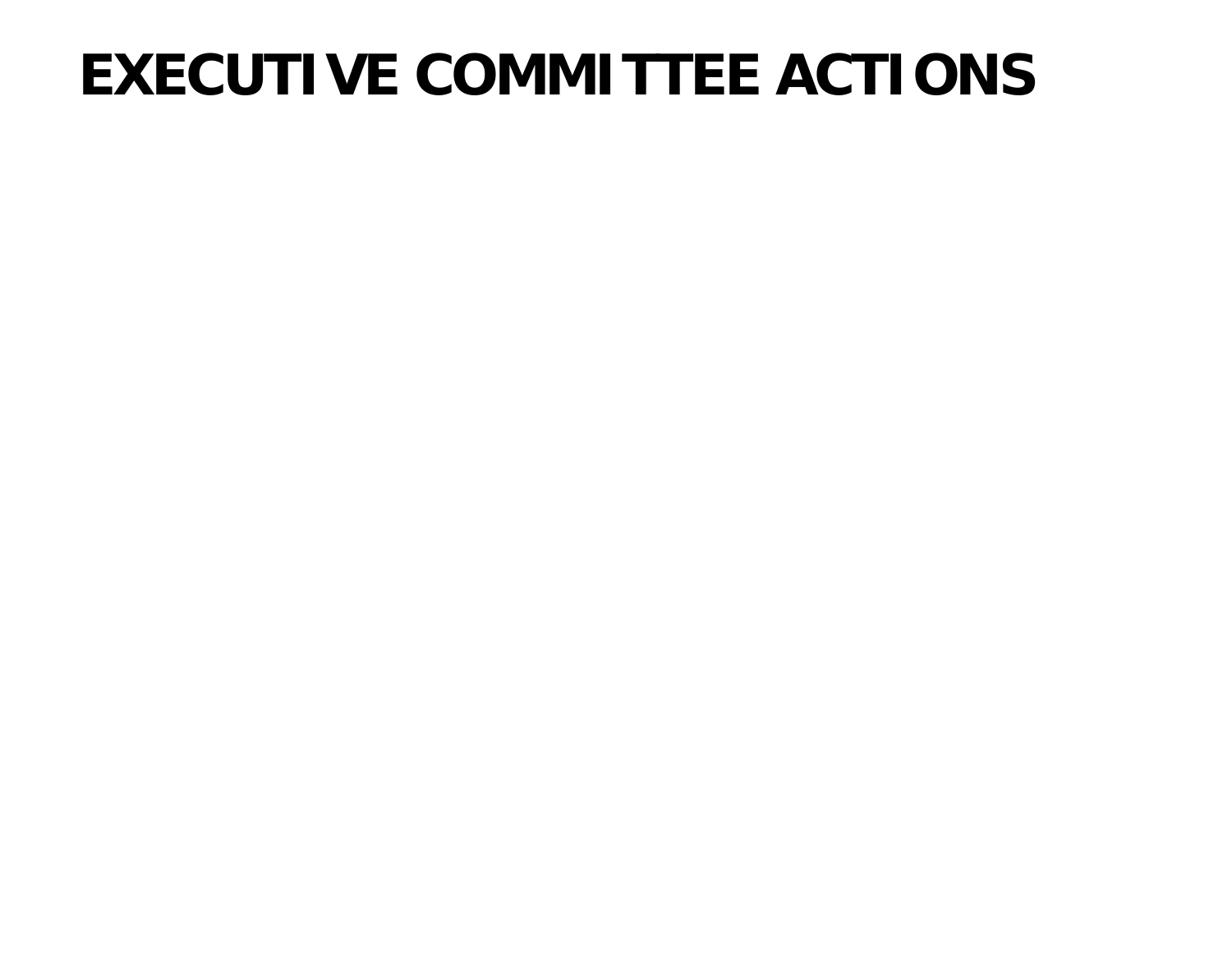| <b>Intermodal Coordinating Comm</b>                               |   |   |   |   |   |   |   | 09/07/2021 10/12/2021 11/09/2021 01/11/2022 02/08/2022 03/08/2022 04/12/2022 05/10/2022 |  |  |
|-------------------------------------------------------------------|---|---|---|---|---|---|---|-----------------------------------------------------------------------------------------|--|--|
| Jeremy Evans, P.E., P.S.<br><b>Clermont County Engineers Offi</b> |   |   |   |   |   |   |   |                                                                                         |  |  |
| David C. Fehr<br><b>Butler County Planning Commiss</b>            |   |   |   |   |   |   |   |                                                                                         |  |  |
| <b>Tim Franck</b><br>West Chester Township                        | Y | Y | Y | Y | Y |   | Y | Y                                                                                       |  |  |
| Rob Franxman<br>Engineer/Public work                              | Y | R | R | R | R | Y | R | Y                                                                                       |  |  |
| Adam Goetzman<br>Green Township                                   | Y | Y | Y | R | Y | Y | Y | Y                                                                                       |  |  |
| Eric Hall<br>City of Florence                                     | Y |   |   | Y |   | Y |   |                                                                                         |  |  |
| Nick Hendrix<br>Kenton County                                     | Y | R |   | R |   |   |   |                                                                                         |  |  |
| <b>Mary Huller</b><br><b>SORTA</b>                                | Y | R | Y | Y | Y | Y | Y | Y                                                                                       |  |  |
| Matthew Hulme<br>City of Cincinnati Streetcar                     |   |   |   |   |   | Y | R | Y                                                                                       |  |  |
| <b>Brad Johnson</b><br>Hamilton County DOES                       | Y | Y |   | Y | Y | Y |   | Y                                                                                       |  |  |
| Wade Johnston<br>Green Umbrella                                   | Y | Y | Y | Y | Y | Y | Y | Y                                                                                       |  |  |
| Jonathan Katz<br>Cincinnati Cycle Club                            |   |   |   |   |   | Y |   |                                                                                         |  |  |
| Hadil Lababidi<br>Warren County Regional Plannin                  | Y | Y | Y | Y | Y | Y | Y | Y                                                                                       |  |  |
| Robert Leichman<br>City of Trenton                                |   |   |   |   |   |   |   |                                                                                         |  |  |
| J. Todd Listerman, PE<br>Dearborn County                          | E | E | Y | Y | Y | Y | Y | Y                                                                                       |  |  |
| Todd Long, PE<br>Hamilton County Engineer's Off                   |   |   |   | R | Y | R |   | Y                                                                                       |  |  |
| Erin Lynn<br>City of Fairfield                                    |   |   | Y |   |   | Y |   | Y                                                                                       |  |  |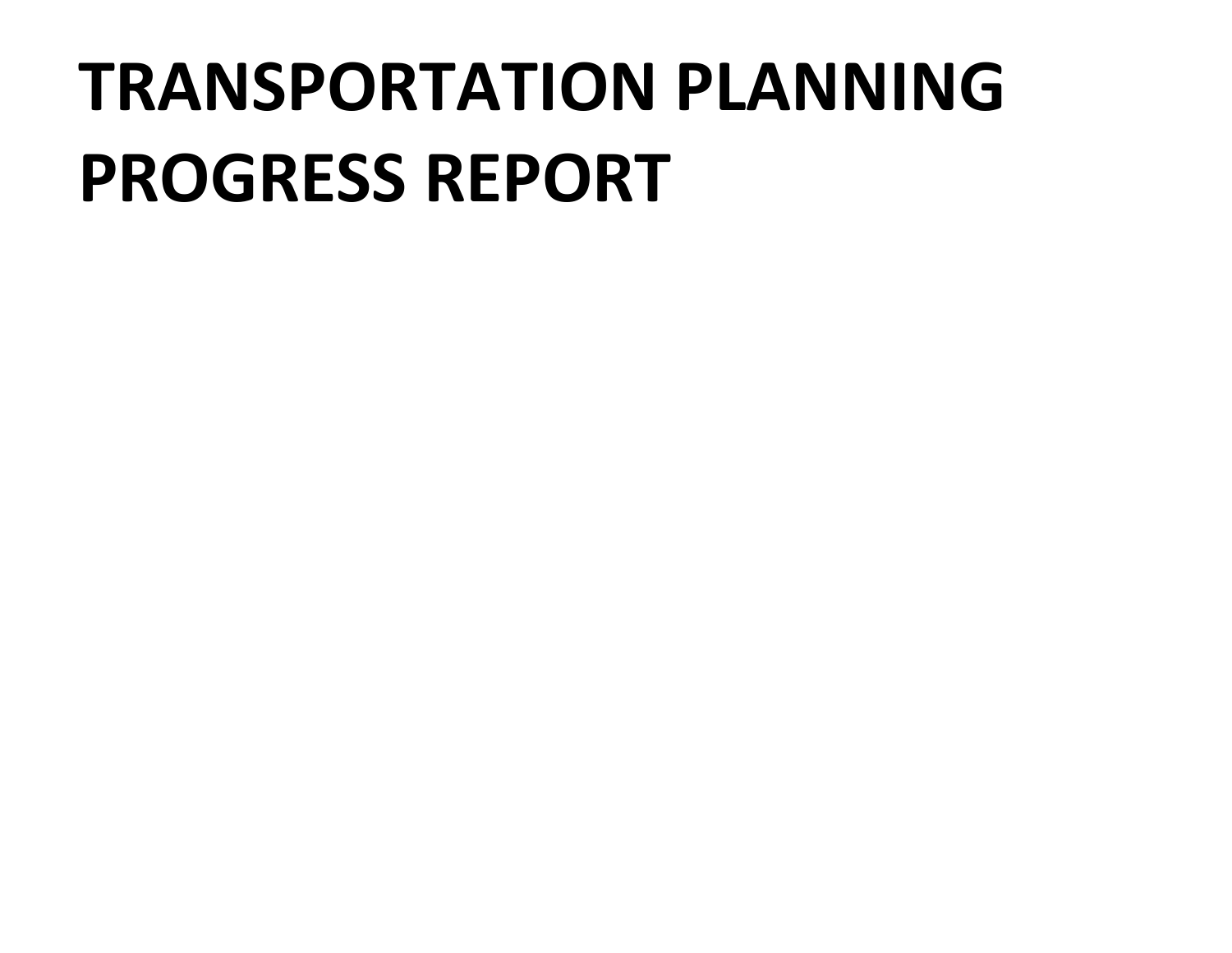| <b>Intermodal Coordinating Comm</b>                      |   |   |   |   |   |   |   | 09/07/2021 10/12/2021 11/09/2021 01/11/2022 02/08/2022 03/08/2022 04/12/2022 05/10/2022 |  |  |
|----------------------------------------------------------|---|---|---|---|---|---|---|-----------------------------------------------------------------------------------------|--|--|
| Luke Mantle<br><b>Campbell County Fiscal Court</b>       |   |   |   |   |   |   |   |                                                                                         |  |  |
| Susanne Mason<br>Warren Grants Administration            |   |   |   |   |   |   |   |                                                                                         |  |  |
| J. Allen Messer<br>City of Hamilton                      | Y | Y | Y | Y | Y | Y |   |                                                                                         |  |  |
| Jason Millard<br>City of Lebanon                         |   | Y |   | Y | Y | Y | R |                                                                                         |  |  |
| David Miller-Colerain<br>Colerain Township               |   |   |   | R | Y | Y | Y | Y                                                                                       |  |  |
| <b>Steven Minor</b><br>FHWA-IN                           |   |   |   |   |   |   |   |                                                                                         |  |  |
| <b>Cindy Minter</b><br><b>Campbell County</b>            |   |   |   |   |   |   |   | Y                                                                                       |  |  |
| <b>Christine Moran</b><br>League of Women Voters         | Y | Y | Y |   |   |   |   |                                                                                         |  |  |
| <b>Emmanuel Nsonwu</b><br>Indiana Department of Transpor |   |   |   |   |   |   |   |                                                                                         |  |  |
| Lauren O'Brien<br>City of Newport                        |   |   |   |   |   |   | Y | Y                                                                                       |  |  |
| Sam Perry<br>City of Oxford                              | R | R | Y | Y | Y | R |   | Y                                                                                       |  |  |
| Cheri Rekow<br>City of Cincinnati                        | E | Y | Y | Y | Y | Y |   | Y                                                                                       |  |  |
| Kelly Schwegman<br>N. Kentucky Health Dept.              | E |   |   |   |   |   |   |                                                                                         |  |  |
| <b>Steve Sievers</b><br>Anderson Township                | Y | R | Y | R | Y | Y |   | Y                                                                                       |  |  |
| Keith Smith<br>ODOT-District 8                           |   |   |   |   |   |   |   |                                                                                         |  |  |
| Scott Tadych<br>City of Middletown                       |   |   |   | Y |   |   | Y | Y                                                                                       |  |  |
| Laura Tenfelde, PE<br>PDS Kenton County                  | Y | Y | Y | Y | Y | Y |   | Y                                                                                       |  |  |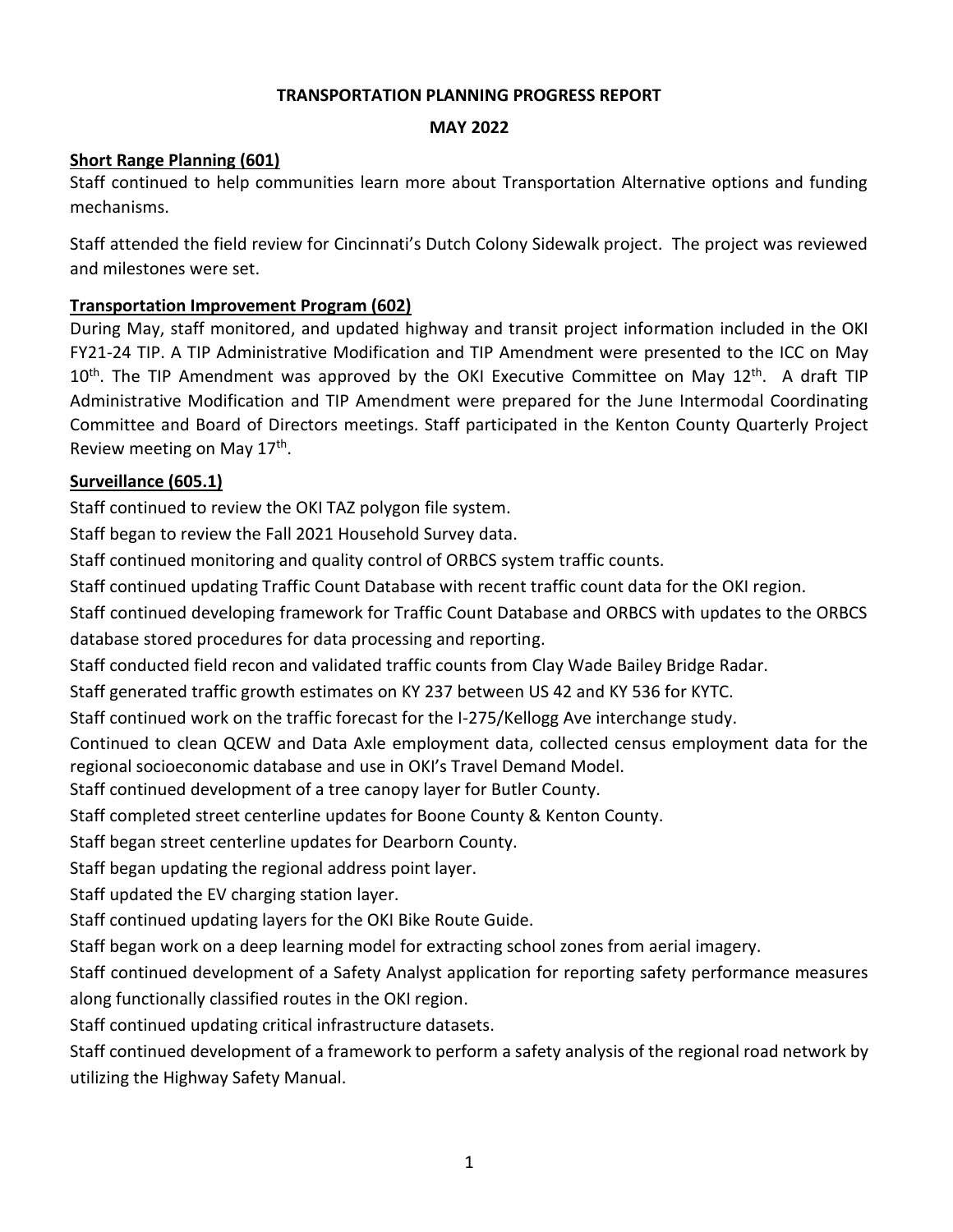#### 05/10/2022 14:45:18 4

| <b>Intermodal Coordinating Comm</b>                             |   |   |             |              |   |             | 09/07/2021 10/12/2021 11/09/2021 01/11/2022 02/08/2022 03/08/2022 04/12/2022 05/10/2022 |   |  |  |
|-----------------------------------------------------------------|---|---|-------------|--------------|---|-------------|-----------------------------------------------------------------------------------------|---|--|--|
| Jeff Thelen<br><b>NKADD</b>                                     | Y |   | Y           | $\mathbf v$  | Y | Y           | $\mathbf v$                                                                             | Y |  |  |
| Rob Thelen<br>City of Edgewood                                  |   |   | Y           | $\mathbf v$  | Y | Y           |                                                                                         |   |  |  |
| Corey Thomas<br><b>CVG</b>                                      |   | Y | Y           |              | Y | Y           | Y                                                                                       |   |  |  |
| Thomas G. Voss                                                  | Y | E | Y           | $\mathbf v$  | Y | V           | $\mathbf v$                                                                             | E |  |  |
| <b>Brian Wamsley</b><br>Hamilton County RPC                     | R | R |             | R            | R | R           | R                                                                                       | R |  |  |
| Gregory J. Wilkens, P.E., P.S.<br><b>Butler County Engineer</b> | Y | Y | R           | R            | Y | $\mathbf v$ | $\mathbf v$                                                                             | Y |  |  |
| <b>Bryan Williams</b><br>City of Cincinnati                     | R | R | R           | R            | R | Y           |                                                                                         | Y |  |  |
| Ed Wilson<br>City of Hamilton                                   | Y | Y | Y           | $\mathbf v$  | Y | $\mathbf v$ | $\mathbf v$                                                                             | Y |  |  |
| Thomas Witt, P.E.<br>Kentucky Transportation Cabine             |   | Y | Y           | $\checkmark$ | Y | Y           | $\mathbf v$                                                                             | Y |  |  |
| Cory Wright<br>City of Loveland                                 | Y | Y | $\mathbf v$ | V            | Y | $\mathbf v$ | $\mathbf v$                                                                             | Y |  |  |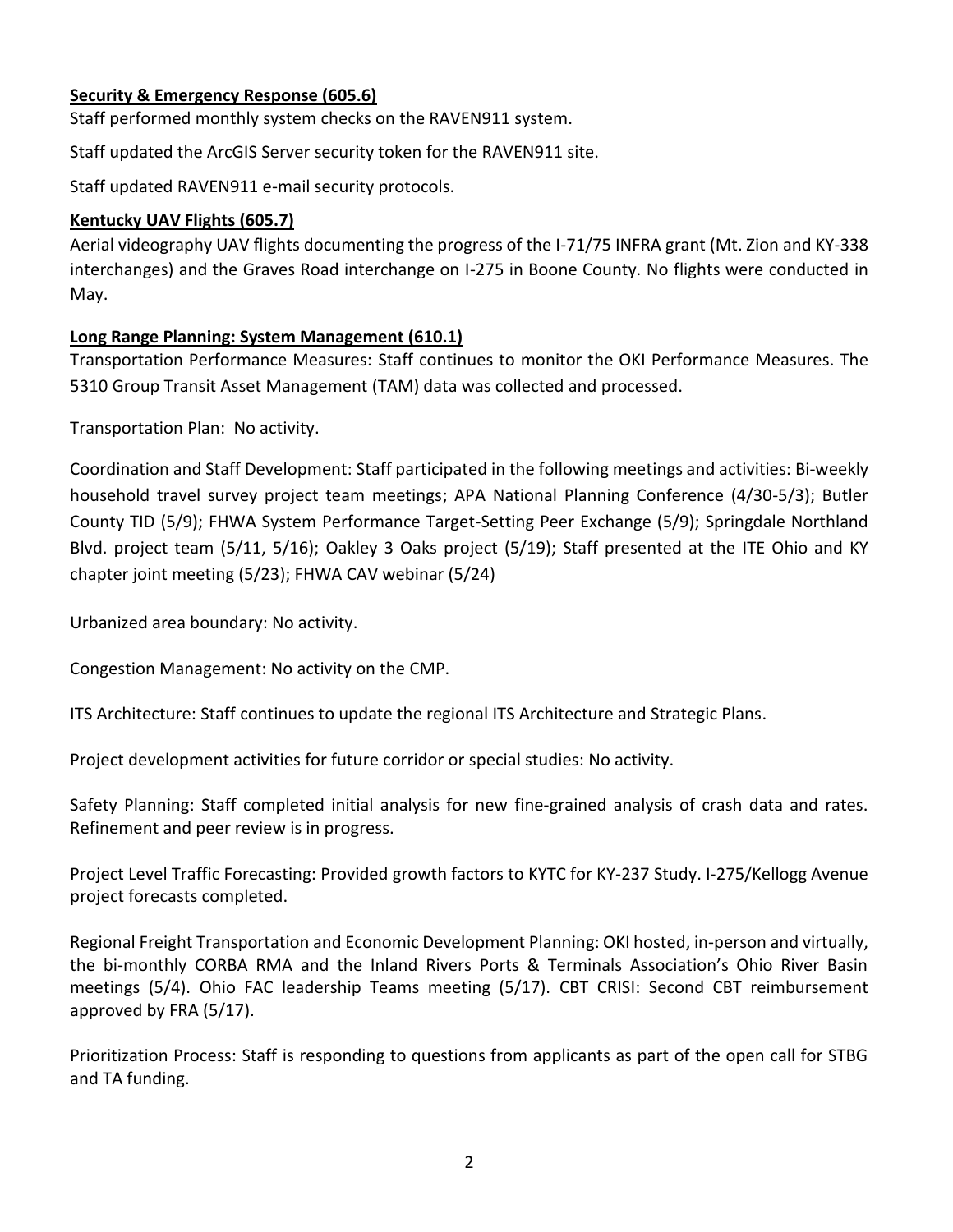### **EXECUTIVE COMMITTEE ACTIONS**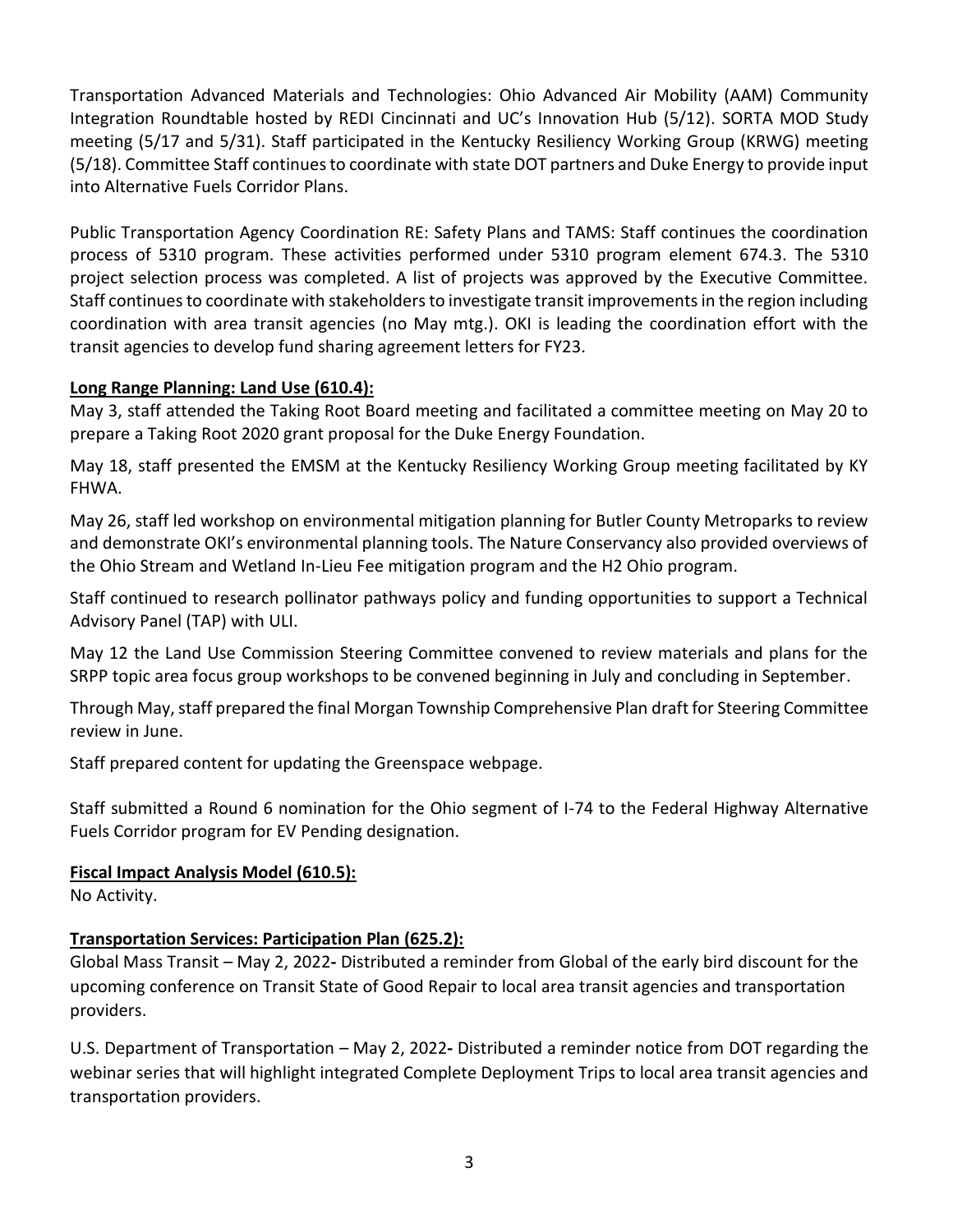## **TRANSPORTATION PLANNING PROGRESS REPORT**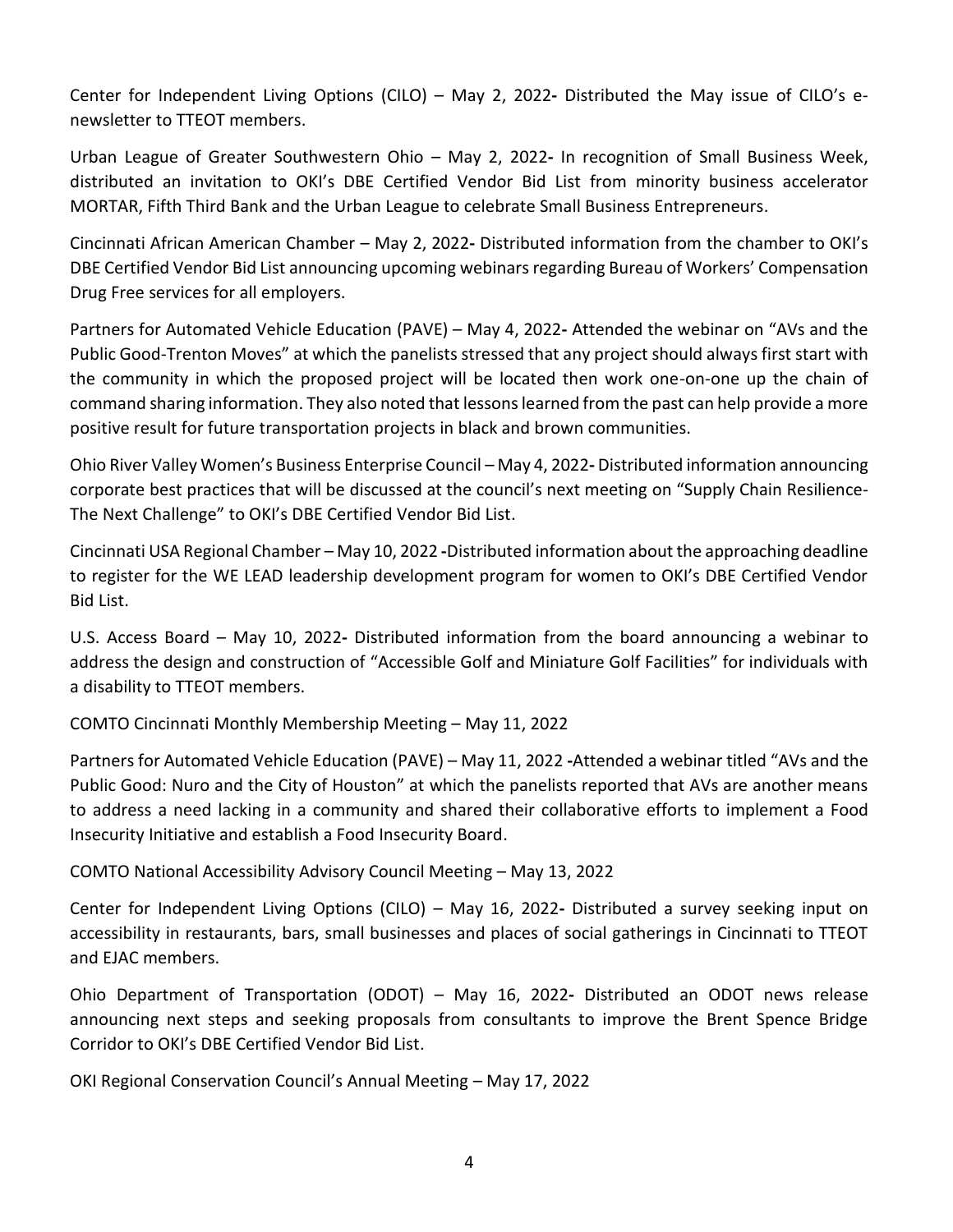#### **TRANSPORTATION PLANNING PROGRESS REPORT**

#### **MAY 2022**

#### **Short Range Planning (601)**

Staff continued to help communities learn more about Transportation Alternative options and funding mechanisms.

Staff attended the field review for Cincinnati's Dutch Colony Sidewalk project. The project was reviewed and milestones were set.

#### **Transportation Improvement Program (602)**

During May, staff monitored, and updated highway and transit project information included in the OKI FY21-24 TIP. A TIP Administrative Modification and TIP Amendment were presented to the ICC on May 10<sup>th</sup>. The TIP Amendment was approved by the OKI Executive Committee on May 12<sup>th</sup>. A draft TIP Administrative Modification and TIP Amendment were prepared for the June Intermodal Coordinating Committee and Board of Directors meetings. Staff participated in the Kenton County Quarterly Project Review meeting on May 17<sup>th</sup>.

#### **Surveillance (605.1)**

Staff continued to review the OKI TAZ polygon file system.

Staff began to review the Fall 2021 Household Survey data.

Staff continued monitoring and quality control of ORBCS system traffic counts.

Staff continued updating Traffic Count Database with recent traffic count data for the OKI region.

Staff continued developing framework for Traffic Count Database and ORBCS with updates to the ORBCS

database stored procedures for data processing and reporting.

Staff conducted field recon and validated traffic counts from Clay Wade Bailey Bridge Radar.

Staff generated traffic growth estimates on KY 237 between US 42 and KY 536 for KYTC.

Staff continued work on the traffic forecast for the I-275/Kellogg Ave interchange study.

Continued to clean QCEW and Data Axle employment data, collected census employment data for the regional socioeconomic database and use in OKI's Travel Demand Model.

Staff continued development of a tree canopy layer for Butler County.

Staff completed street centerline updates for Boone County & Kenton County.

Staff began street centerline updates for Dearborn County.

Staff began updating the regional address point layer.

Staff updated the EV charging station layer.

Staff continued updating layers for the OKI Bike Route Guide.

Staff began work on a deep learning model for extracting school zones from aerial imagery.

Staff continued development of a Safety Analyst application for reporting safety performance measures along functionally classified routes in the OKI region.

Staff continued updating critical infrastructure datasets.

Staff continued development of a framework to perform a safety analysis of the regional road network by utilizing the Highway Safety Manual.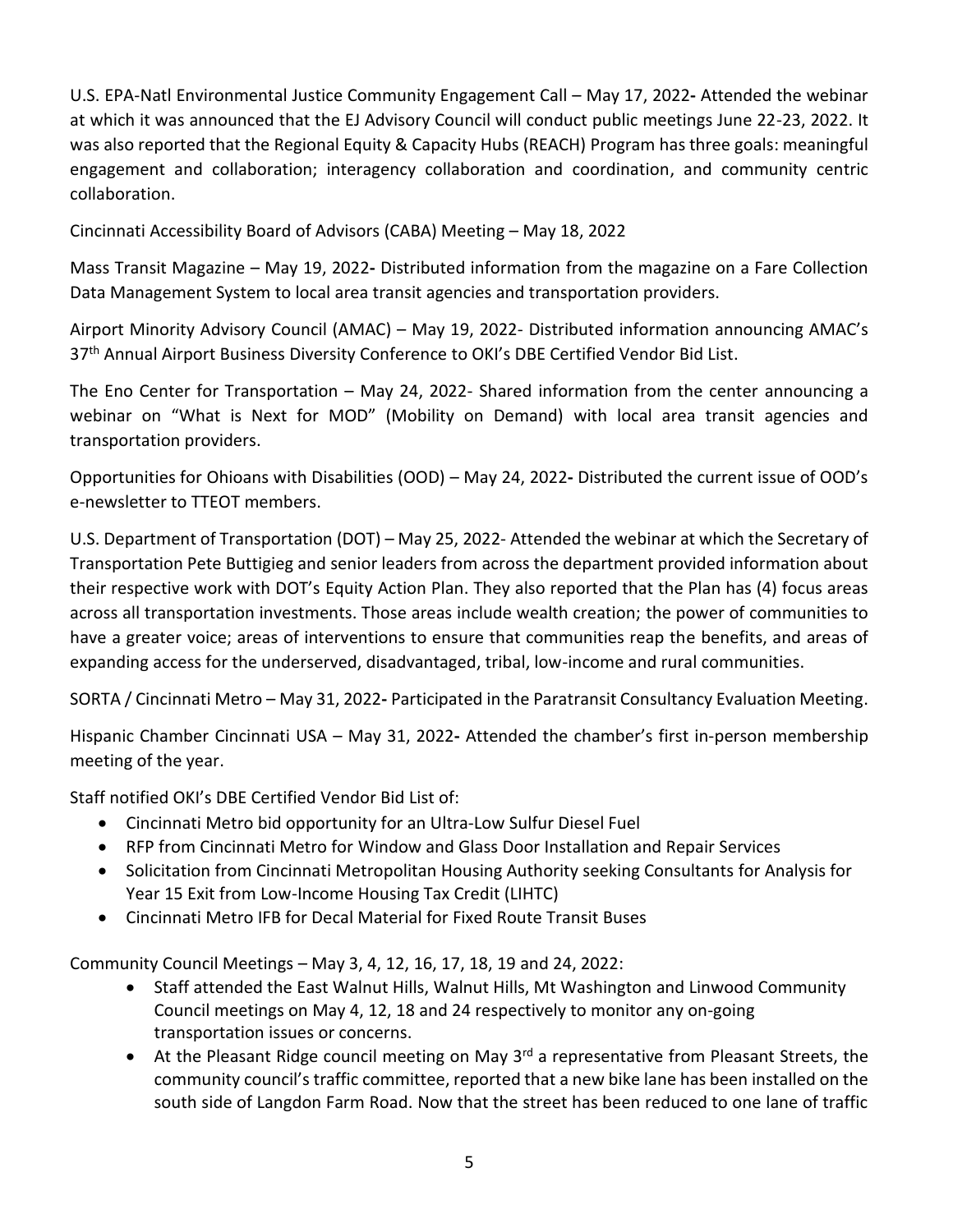#### **Security & Emergency Response (605.6)**

Staff performed monthly system checks on the RAVEN911 system.

Staff updated the ArcGIS Server security token for the RAVEN911 site.

Staff updated RAVEN911 e-mail security protocols.

#### **Kentucky UAV Flights (605.7)**

Aerial videography UAV flights documenting the progress of the I-71/75 INFRA grant (Mt. Zion and KY-338 interchanges) and the Graves Road interchange on I-275 in Boone County. No flights were conducted in May.

#### **Long Range Planning: System Management (610.1)**

Transportation Performance Measures: Staff continues to monitor the OKI Performance Measures. The 5310 Group Transit Asset Management (TAM) data was collected and processed.

Transportation Plan: No activity.

Coordination and Staff Development: Staff participated in the following meetings and activities: Bi-weekly household travel survey project team meetings; APA National Planning Conference (4/30-5/3); Butler County TID (5/9); FHWA System Performance Target-Setting Peer Exchange (5/9); Springdale Northland Blvd. project team (5/11, 5/16); Oakley 3 Oaks project (5/19); Staff presented at the ITE Ohio and KY chapter joint meeting (5/23); FHWA CAV webinar (5/24)

Urbanized area boundary: No activity.

Congestion Management: No activity on the CMP.

ITS Architecture: Staff continues to update the regional ITS Architecture and Strategic Plans.

Project development activities for future corridor or special studies: No activity.

Safety Planning: Staff completed initial analysis for new fine-grained analysis of crash data and rates. Refinement and peer review is in progress.

Project Level Traffic Forecasting: Provided growth factors to KYTC for KY-237 Study. I-275/Kellogg Avenue project forecasts completed.

Regional Freight Transportation and Economic Development Planning: OKI hosted, in-person and virtually, the bi-monthly CORBA RMA and the Inland Rivers Ports & Terminals Association's Ohio River Basin meetings (5/4). Ohio FAC leadership Teams meeting (5/17). CBT CRISI: Second CBT reimbursement approved by FRA (5/17).

Prioritization Process: Staff is responding to questions from applicants as part of the open call for STBG and TA funding.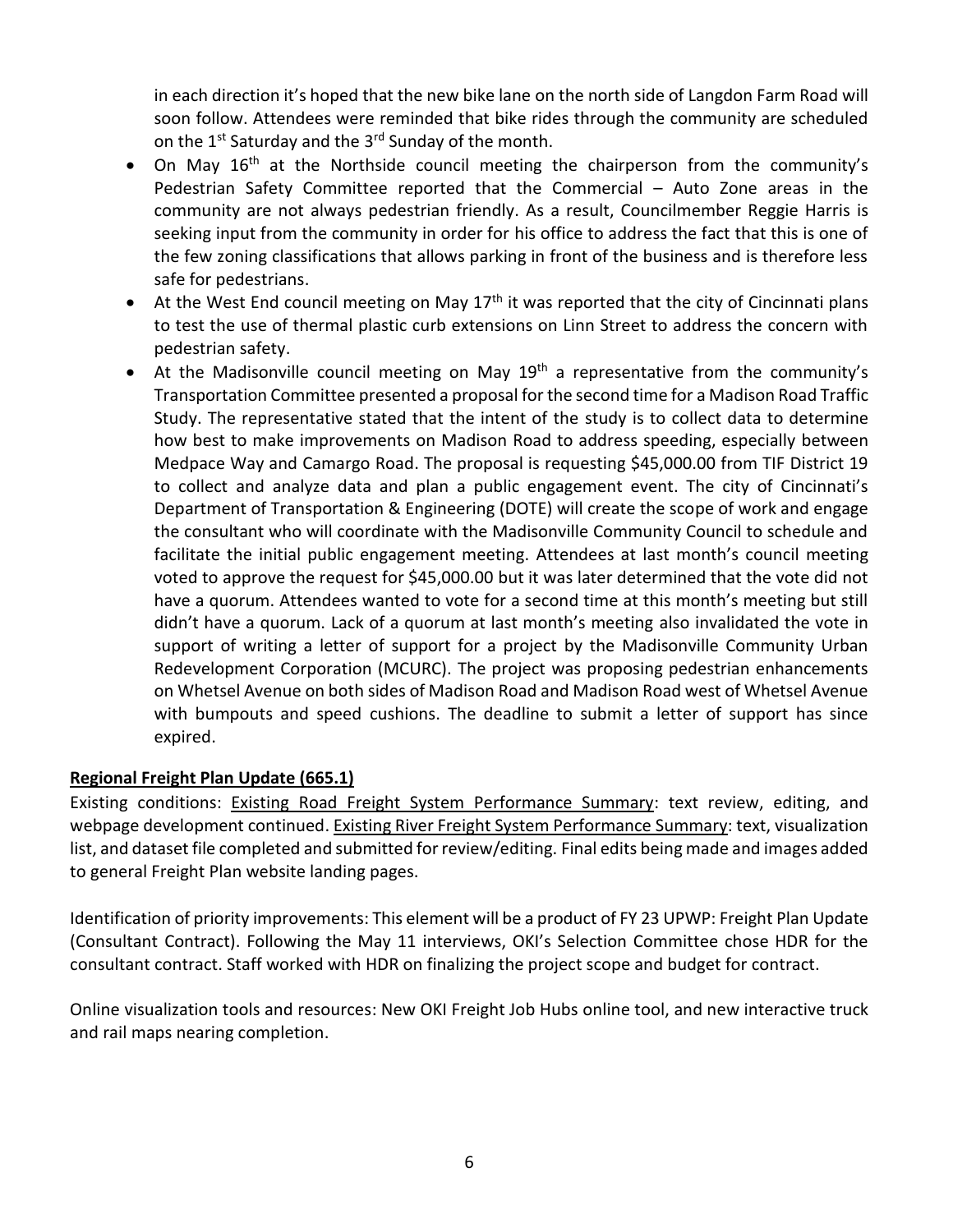Transportation Advanced Materials and Technologies: Ohio Advanced Air Mobility (AAM) Community Integration Roundtable hosted by REDI Cincinnati and UC's Innovation Hub (5/12). SORTA MOD Study meeting (5/17 and 5/31). Staff participated in the Kentucky Resiliency Working Group (KRWG) meeting (5/18). Committee Staff continues to coordinate with state DOT partners and Duke Energy to provide input into Alternative Fuels Corridor Plans.

Public Transportation Agency Coordination RE: Safety Plans and TAMS: Staff continues the coordination process of 5310 program. These activities performed under 5310 program element 674.3. The 5310 project selection process was completed. A list of projects was approved by the Executive Committee. Staff continues to coordinate with stakeholders to investigate transit improvements in the region including coordination with area transit agencies (no May mtg.). OKI is leading the coordination effort with the transit agencies to develop fund sharing agreement letters for FY23.

#### **Long Range Planning: Land Use (610.4):**

May 3, staff attended the Taking Root Board meeting and facilitated a committee meeting on May 20 to prepare a Taking Root 2020 grant proposal for the Duke Energy Foundation.

May 18, staff presented the EMSM at the Kentucky Resiliency Working Group meeting facilitated by KY FHWA.

May 26, staff led workshop on environmental mitigation planning for Butler County Metroparks to review and demonstrate OKI's environmental planning tools. The Nature Conservancy also provided overviews of the Ohio Stream and Wetland In-Lieu Fee mitigation program and the H2 Ohio program.

Staff continued to research pollinator pathways policy and funding opportunities to support a Technical Advisory Panel (TAP) with ULI.

May 12 the Land Use Commission Steering Committee convened to review materials and plans for the SRPP topic area focus group workshops to be convened beginning in July and concluding in September.

Through May, staff prepared the final Morgan Township Comprehensive Plan draft for Steering Committee review in June.

Staff prepared content for updating the Greenspace webpage.

Staff submitted a Round 6 nomination for the Ohio segment of I-74 to the Federal Highway Alternative Fuels Corridor program for EV Pending designation.

#### **Fiscal Impact Analysis Model (610.5):**

No Activity.

#### **Transportation Services: Participation Plan (625.2):**

Global Mass Transit – May 2, 2022**-** Distributed a reminder from Global of the early bird discount for the upcoming conference on Transit State of Good Repair to local area transit agencies and transportation providers.

U.S. Department of Transportation – May 2, 2022**-** Distributed a reminder notice from DOT regarding the webinar series that will highlight integrated Complete Deployment Trips to local area transit agencies and transportation providers.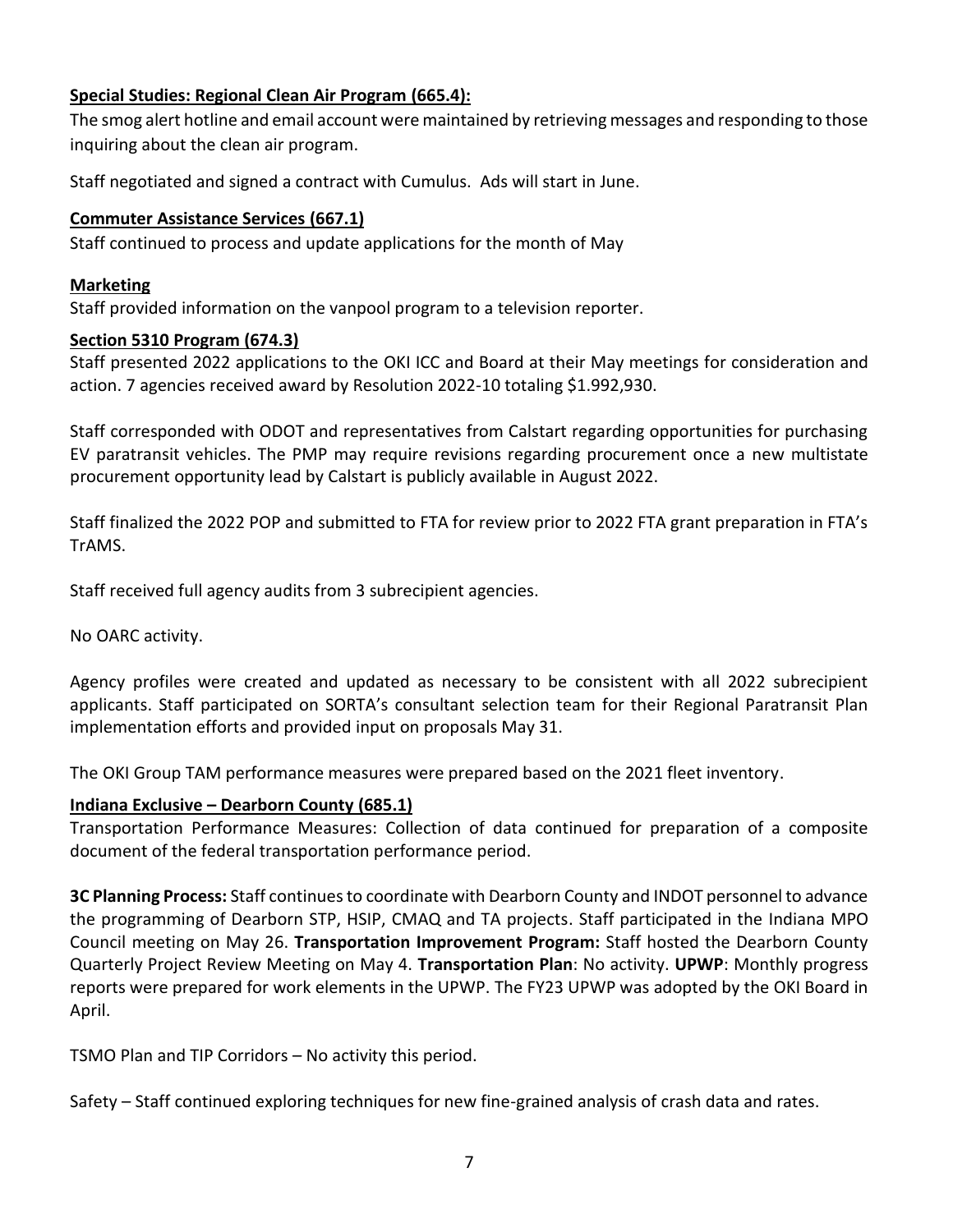Center for Independent Living Options (CILO) – May 2, 2022**-** Distributed the May issue of CILO's enewsletter to TTEOT members.

Urban League of Greater Southwestern Ohio – May 2, 2022**-** In recognition of Small Business Week, distributed an invitation to OKI's DBE Certified Vendor Bid List from minority business accelerator MORTAR, Fifth Third Bank and the Urban League to celebrate Small Business Entrepreneurs.

Cincinnati African American Chamber – May 2, 2022**-** Distributed information from the chamber to OKI's DBE Certified Vendor Bid List announcing upcoming webinars regarding Bureau of Workers' Compensation Drug Free services for all employers.

Partners for Automated Vehicle Education (PAVE) – May 4, 2022**-** Attended the webinar on "AVs and the Public Good-Trenton Moves" at which the panelists stressed that any project should always first start with the community in which the proposed project will be located then work one-on-one up the chain of command sharing information. They also noted that lessons learned from the past can help provide a more positive result for future transportation projects in black and brown communities.

Ohio River Valley Women's Business Enterprise Council – May 4, 2022**-** Distributed information announcing corporate best practices that will be discussed at the council's next meeting on "Supply Chain Resilience-The Next Challenge" to OKI's DBE Certified Vendor Bid List.

Cincinnati USA Regional Chamber – May 10, 2022 **-**Distributed information about the approaching deadline to register for the WE LEAD leadership development program for women to OKI's DBE Certified Vendor Bid List.

U.S. Access Board – May 10, 2022**-** Distributed information from the board announcing a webinar to address the design and construction of "Accessible Golf and Miniature Golf Facilities" for individuals with a disability to TTEOT members.

COMTO Cincinnati Monthly Membership Meeting – May 11, 2022

Partners for Automated Vehicle Education (PAVE) – May 11, 2022 **-**Attended a webinar titled "AVs and the Public Good: Nuro and the City of Houston" at which the panelists reported that AVs are another means to address a need lacking in a community and shared their collaborative efforts to implement a Food Insecurity Initiative and establish a Food Insecurity Board.

COMTO National Accessibility Advisory Council Meeting – May 13, 2022

Center for Independent Living Options (CILO) – May 16, 2022**-** Distributed a survey seeking input on accessibility in restaurants, bars, small businesses and places of social gatherings in Cincinnati to TTEOT and EJAC members.

Ohio Department of Transportation (ODOT) – May 16, 2022**-** Distributed an ODOT news release announcing next steps and seeking proposals from consultants to improve the Brent Spence Bridge Corridor to OKI's DBE Certified Vendor Bid List.

OKI Regional Conservation Council's Annual Meeting – May 17, 2022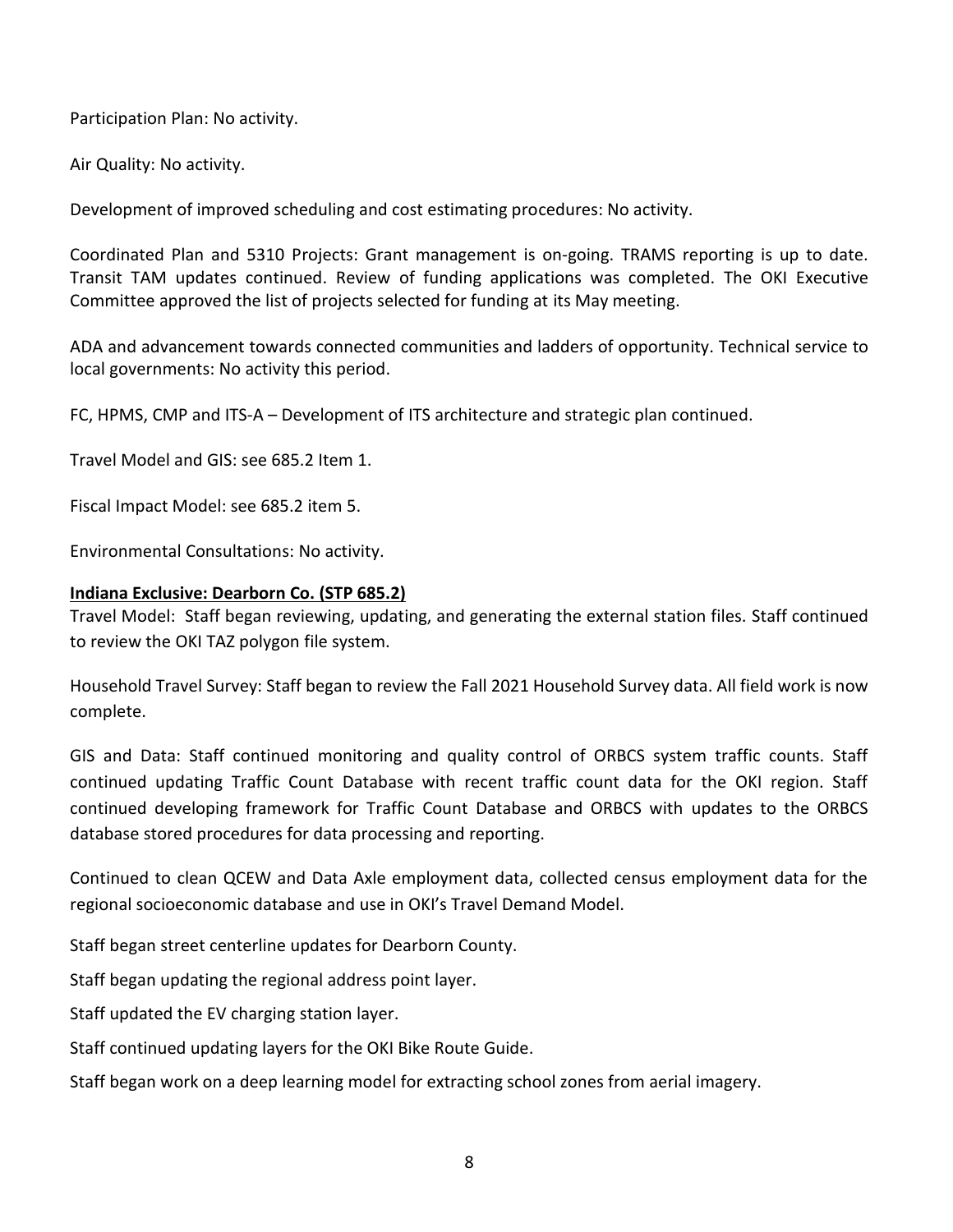U.S. EPA-Natl Environmental Justice Community Engagement Call – May 17, 2022**-** Attended the webinar at which it was announced that the EJ Advisory Council will conduct public meetings June 22-23, 2022. It was also reported that the Regional Equity & Capacity Hubs (REACH) Program has three goals: meaningful engagement and collaboration; interagency collaboration and coordination, and community centric collaboration.

Cincinnati Accessibility Board of Advisors (CABA) Meeting – May 18, 2022

Mass Transit Magazine – May 19, 2022**-** Distributed information from the magazine on a Fare Collection Data Management System to local area transit agencies and transportation providers.

Airport Minority Advisory Council (AMAC) – May 19, 2022- Distributed information announcing AMAC's 37<sup>th</sup> Annual Airport Business Diversity Conference to OKI's DBE Certified Vendor Bid List.

The Eno Center for Transportation – May 24, 2022- Shared information from the center announcing a webinar on "What is Next for MOD" (Mobility on Demand) with local area transit agencies and transportation providers.

Opportunities for Ohioans with Disabilities (OOD) – May 24, 2022**-** Distributed the current issue of OOD's e-newsletter to TTEOT members.

U.S. Department of Transportation (DOT) – May 25, 2022- Attended the webinar at which the Secretary of Transportation Pete Buttigieg and senior leaders from across the department provided information about their respective work with DOT's Equity Action Plan. They also reported that the Plan has (4) focus areas across all transportation investments. Those areas include wealth creation; the power of communities to have a greater voice; areas of interventions to ensure that communities reap the benefits, and areas of expanding access for the underserved, disadvantaged, tribal, low-income and rural communities.

SORTA / Cincinnati Metro – May 31, 2022**-** Participated in the Paratransit Consultancy Evaluation Meeting.

Hispanic Chamber Cincinnati USA – May 31, 2022**-** Attended the chamber's first in-person membership meeting of the year.

Staff notified OKI's DBE Certified Vendor Bid List of:

- Cincinnati Metro bid opportunity for an Ultra-Low Sulfur Diesel Fuel
- RFP from Cincinnati Metro for Window and Glass Door Installation and Repair Services
- Solicitation from Cincinnati Metropolitan Housing Authority seeking Consultants for Analysis for Year 15 Exit from Low-Income Housing Tax Credit (LIHTC)
- Cincinnati Metro IFB for Decal Material for Fixed Route Transit Buses

Community Council Meetings – May 3, 4, 12, 16, 17, 18, 19 and 24, 2022:

- Staff attended the East Walnut Hills, Walnut Hills, Mt Washington and Linwood Community Council meetings on May 4, 12, 18 and 24 respectively to monitor any on-going transportation issues or concerns.
- At the Pleasant Ridge council meeting on May  $3^{rd}$  a representative from Pleasant Streets, the community council's traffic committee, reported that a new bike lane has been installed on the south side of Langdon Farm Road. Now that the street has been reduced to one lane of traffic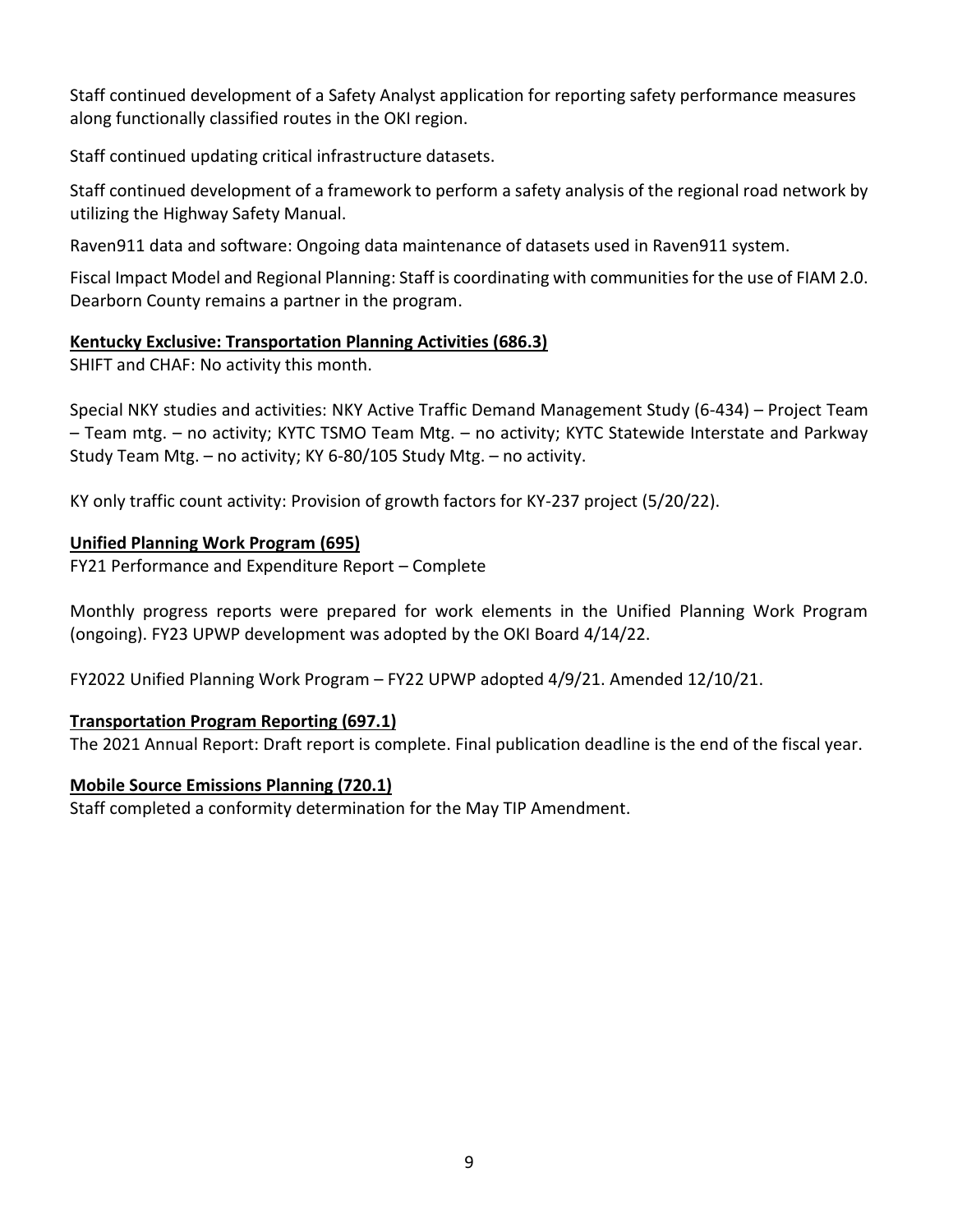in each direction it's hoped that the new bike lane on the north side of Langdon Farm Road will soon follow. Attendees were reminded that bike rides through the community are scheduled on the 1<sup>st</sup> Saturday and the 3<sup>rd</sup> Sunday of the month.

- On May 16<sup>th</sup> at the Northside council meeting the chairperson from the community's Pedestrian Safety Committee reported that the Commercial – Auto Zone areas in the community are not always pedestrian friendly. As a result, Councilmember Reggie Harris is seeking input from the community in order for his office to address the fact that this is one of the few zoning classifications that allows parking in front of the business and is therefore less safe for pedestrians.
- At the West End council meeting on May  $17<sup>th</sup>$  it was reported that the city of Cincinnati plans to test the use of thermal plastic curb extensions on Linn Street to address the concern with pedestrian safety.
- At the Madisonville council meeting on May 19<sup>th</sup> a representative from the community's Transportation Committee presented a proposal for the second time for a Madison Road Traffic Study. The representative stated that the intent of the study is to collect data to determine how best to make improvements on Madison Road to address speeding, especially between Medpace Way and Camargo Road. The proposal is requesting \$45,000.00 from TIF District 19 to collect and analyze data and plan a public engagement event. The city of Cincinnati's Department of Transportation & Engineering (DOTE) will create the scope of work and engage the consultant who will coordinate with the Madisonville Community Council to schedule and facilitate the initial public engagement meeting. Attendees at last month's council meeting voted to approve the request for \$45,000.00 but it was later determined that the vote did not have a quorum. Attendees wanted to vote for a second time at this month's meeting but still didn't have a quorum. Lack of a quorum at last month's meeting also invalidated the vote in support of writing a letter of support for a project by the Madisonville Community Urban Redevelopment Corporation (MCURC). The project was proposing pedestrian enhancements on Whetsel Avenue on both sides of Madison Road and Madison Road west of Whetsel Avenue with bumpouts and speed cushions. The deadline to submit a letter of support has since expired.

#### **Regional Freight Plan Update (665.1)**

Existing conditions: Existing Road Freight System Performance Summary: text review, editing, and webpage development continued. Existing River Freight System Performance Summary: text, visualization list, and dataset file completed and submitted for review/editing. Final edits being made and images added to general Freight Plan website landing pages.

Identification of priority improvements: This element will be a product of FY 23 UPWP: Freight Plan Update (Consultant Contract). Following the May 11 interviews, OKI's Selection Committee chose HDR for the consultant contract. Staff worked with HDR on finalizing the project scope and budget for contract.

Online visualization tools and resources: New OKI Freight Job Hubs online tool, and new interactive truck and rail maps nearing completion.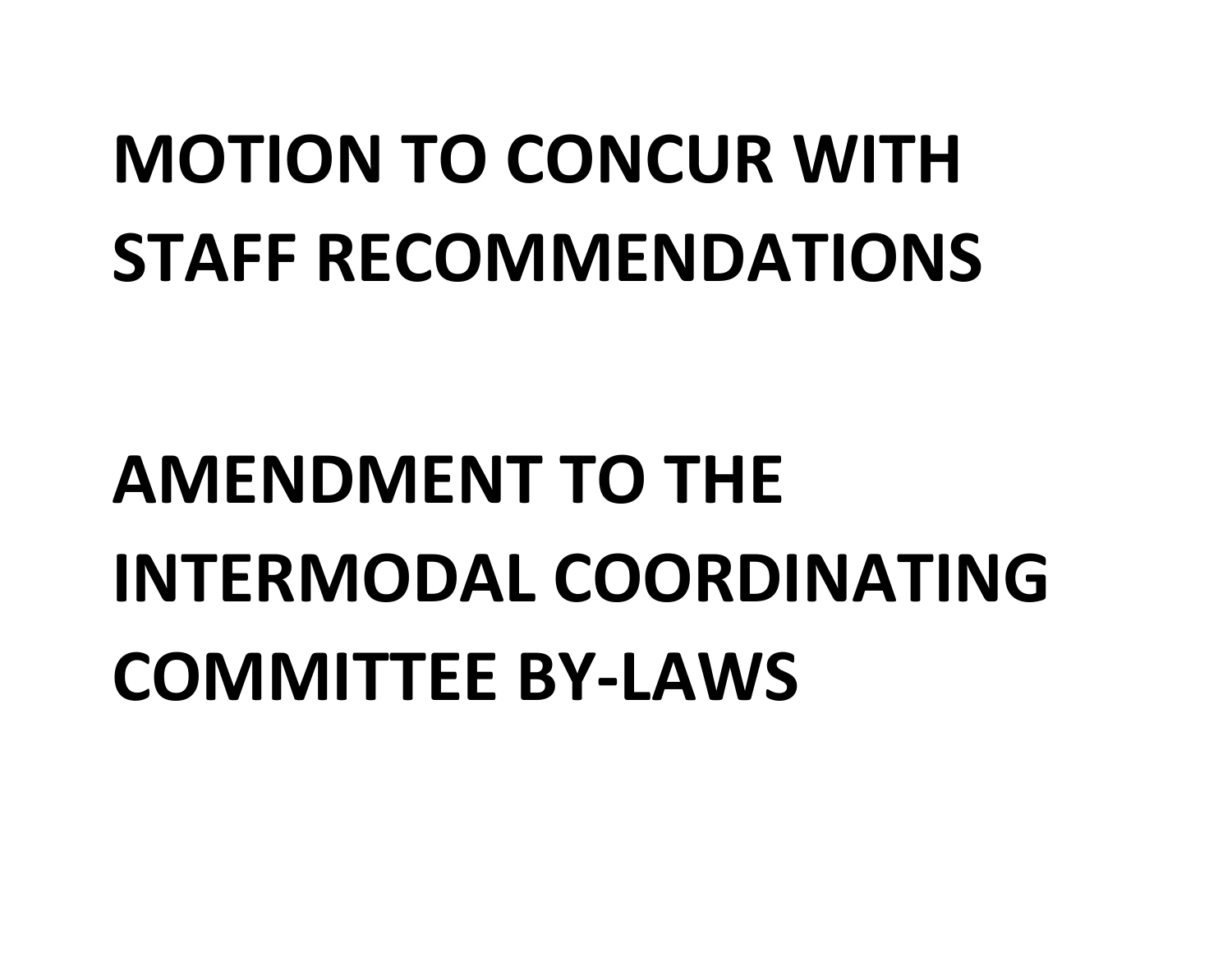#### **Special Studies: Regional Clean Air Program (665.4):**

The smog alert hotline and email account were maintained by retrieving messages and responding to those inquiring about the clean air program.

Staff negotiated and signed a contract with Cumulus. Ads will start in June.

#### **Commuter Assistance Services (667.1)**

Staff continued to process and update applications for the month of May

#### **Marketing**

Staff provided information on the vanpool program to a television reporter.

#### **Section 5310 Program (674.3)**

Staff presented 2022 applications to the OKI ICC and Board at their May meetings for consideration and action. 7 agencies received award by Resolution 2022-10 totaling \$1.992,930.

Staff corresponded with ODOT and representatives from Calstart regarding opportunities for purchasing EV paratransit vehicles. The PMP may require revisions regarding procurement once a new multistate procurement opportunity lead by Calstart is publicly available in August 2022.

Staff finalized the 2022 POP and submitted to FTA for review prior to 2022 FTA grant preparation in FTA's TrAMS.

Staff received full agency audits from 3 subrecipient agencies.

No OARC activity.

Agency profiles were created and updated as necessary to be consistent with all 2022 subrecipient applicants. Staff participated on SORTA's consultant selection team for their Regional Paratransit Plan implementation efforts and provided input on proposals May 31.

The OKI Group TAM performance measures were prepared based on the 2021 fleet inventory.

#### **Indiana Exclusive – Dearborn County (685.1)**

Transportation Performance Measures: Collection of data continued for preparation of a composite document of the federal transportation performance period.

**3C Planning Process:** Staff continues to coordinate with Dearborn County and INDOT personnel to advance the programming of Dearborn STP, HSIP, CMAQ and TA projects. Staff participated in the Indiana MPO Council meeting on May 26. **Transportation Improvement Program:** Staff hosted the Dearborn County Quarterly Project Review Meeting on May 4. **Transportation Plan**: No activity. **UPWP**: Monthly progress reports were prepared for work elements in the UPWP. The FY23 UPWP was adopted by the OKI Board in April.

TSMO Plan and TIP Corridors – No activity this period.

Safety – Staff continued exploring techniques for new fine-grained analysis of crash data and rates.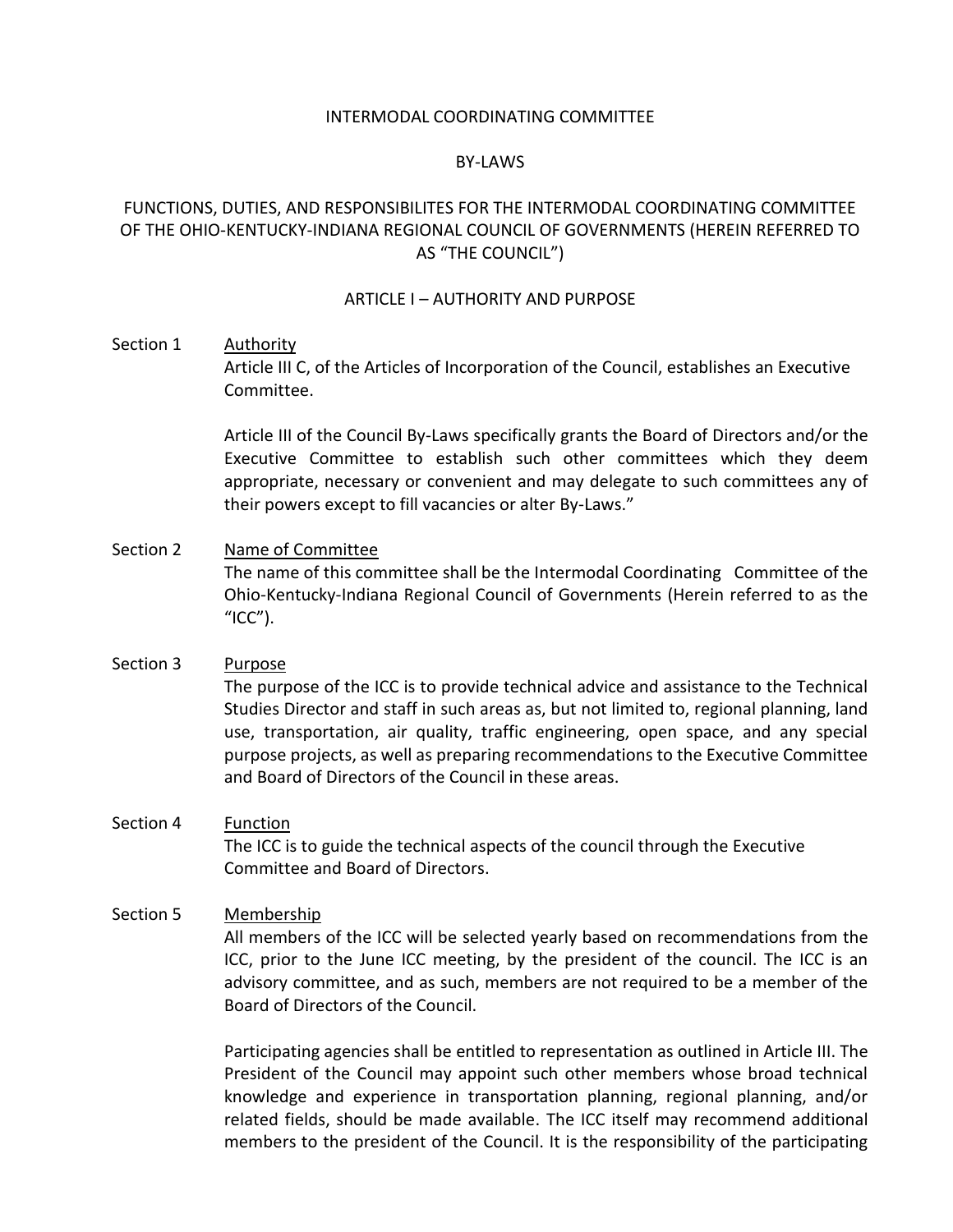Participation Plan: No activity.

Air Quality: No activity.

Development of improved scheduling and cost estimating procedures: No activity.

Coordinated Plan and 5310 Projects: Grant management is on-going. TRAMS reporting is up to date. Transit TAM updates continued. Review of funding applications was completed. The OKI Executive Committee approved the list of projects selected for funding at its May meeting.

ADA and advancement towards connected communities and ladders of opportunity. Technical service to local governments: No activity this period.

FC, HPMS, CMP and ITS-A – Development of ITS architecture and strategic plan continued.

Travel Model and GIS: see 685.2 Item 1.

Fiscal Impact Model: see 685.2 item 5.

Environmental Consultations: No activity.

#### **Indiana Exclusive: Dearborn Co. (STP 685.2)**

Travel Model: Staff began reviewing, updating, and generating the external station files. Staff continued to review the OKI TAZ polygon file system.

Household Travel Survey: Staff began to review the Fall 2021 Household Survey data. All field work is now complete.

GIS and Data: Staff continued monitoring and quality control of ORBCS system traffic counts. Staff continued updating Traffic Count Database with recent traffic count data for the OKI region. Staff continued developing framework for Traffic Count Database and ORBCS with updates to the ORBCS database stored procedures for data processing and reporting.

Continued to clean QCEW and Data Axle employment data, collected census employment data for the regional socioeconomic database and use in OKI's Travel Demand Model.

Staff began street centerline updates for Dearborn County.

Staff began updating the regional address point layer.

Staff updated the EV charging station layer.

Staff continued updating layers for the OKI Bike Route Guide.

Staff began work on a deep learning model for extracting school zones from aerial imagery.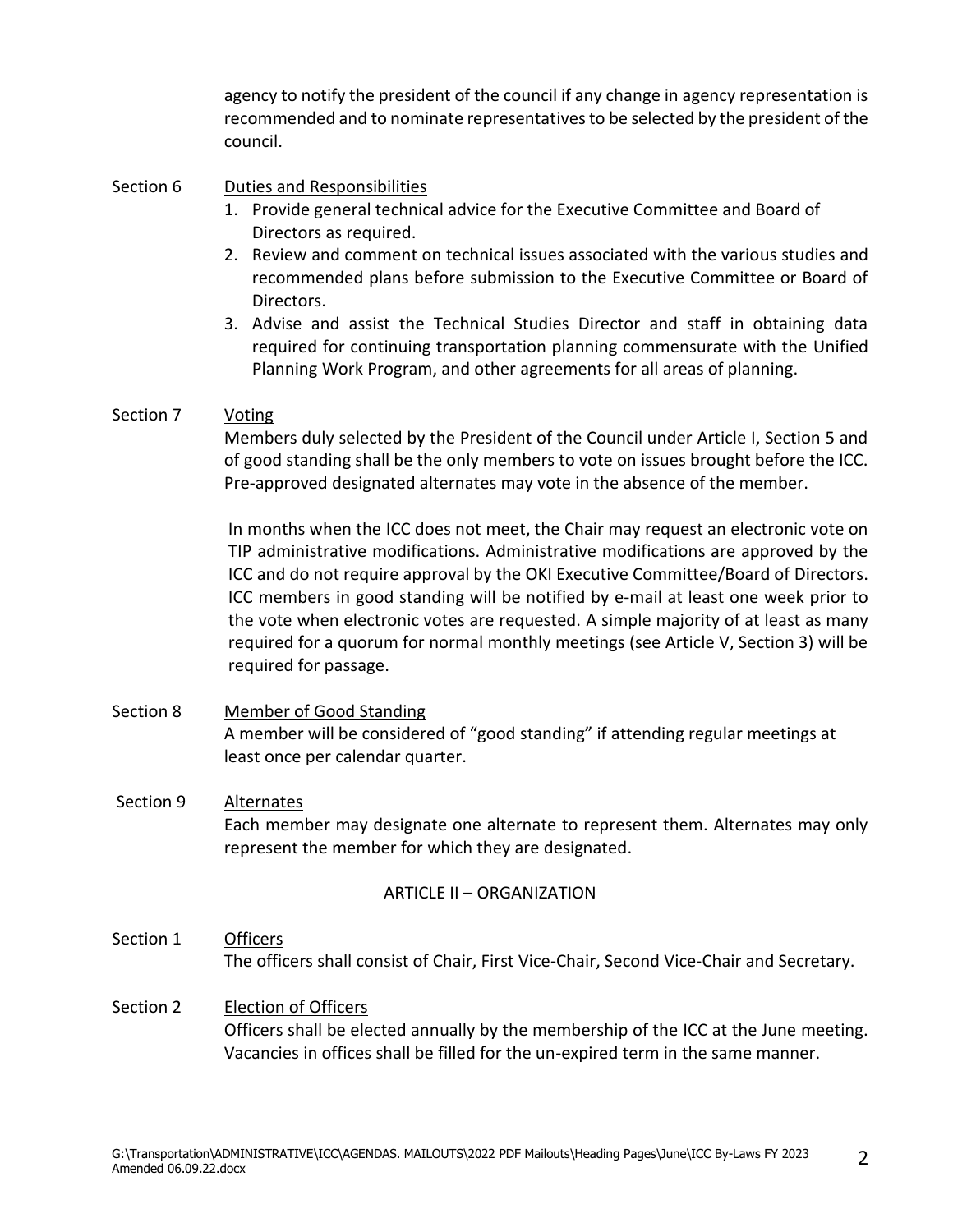Staff continued development of a Safety Analyst application for reporting safety performance measures along functionally classified routes in the OKI region.

Staff continued updating critical infrastructure datasets.

Staff continued development of a framework to perform a safety analysis of the regional road network by utilizing the Highway Safety Manual.

Raven911 data and software: Ongoing data maintenance of datasets used in Raven911 system.

Fiscal Impact Model and Regional Planning: Staff is coordinating with communities for the use of FIAM 2.0. Dearborn County remains a partner in the program.

#### **Kentucky Exclusive: Transportation Planning Activities (686.3)**

SHIFT and CHAF: No activity this month.

Special NKY studies and activities: NKY Active Traffic Demand Management Study (6-434) – Project Team – Team mtg. – no activity; KYTC TSMO Team Mtg. – no activity; KYTC Statewide Interstate and Parkway Study Team Mtg. – no activity; KY 6-80/105 Study Mtg. – no activity.

KY only traffic count activity: Provision of growth factors for KY-237 project (5/20/22).

#### **Unified Planning Work Program (695)**

FY21 Performance and Expenditure Report – Complete

Monthly progress reports were prepared for work elements in the Unified Planning Work Program (ongoing). FY23 UPWP development was adopted by the OKI Board 4/14/22.

FY2022 Unified Planning Work Program – FY22 UPWP adopted 4/9/21. Amended 12/10/21.

#### **Transportation Program Reporting (697.1)**

The 2021 Annual Report: Draft report is complete. Final publication deadline is the end of the fiscal year.

#### **Mobile Source Emissions Planning (720.1)**

Staff completed a conformity determination for the May TIP Amendment.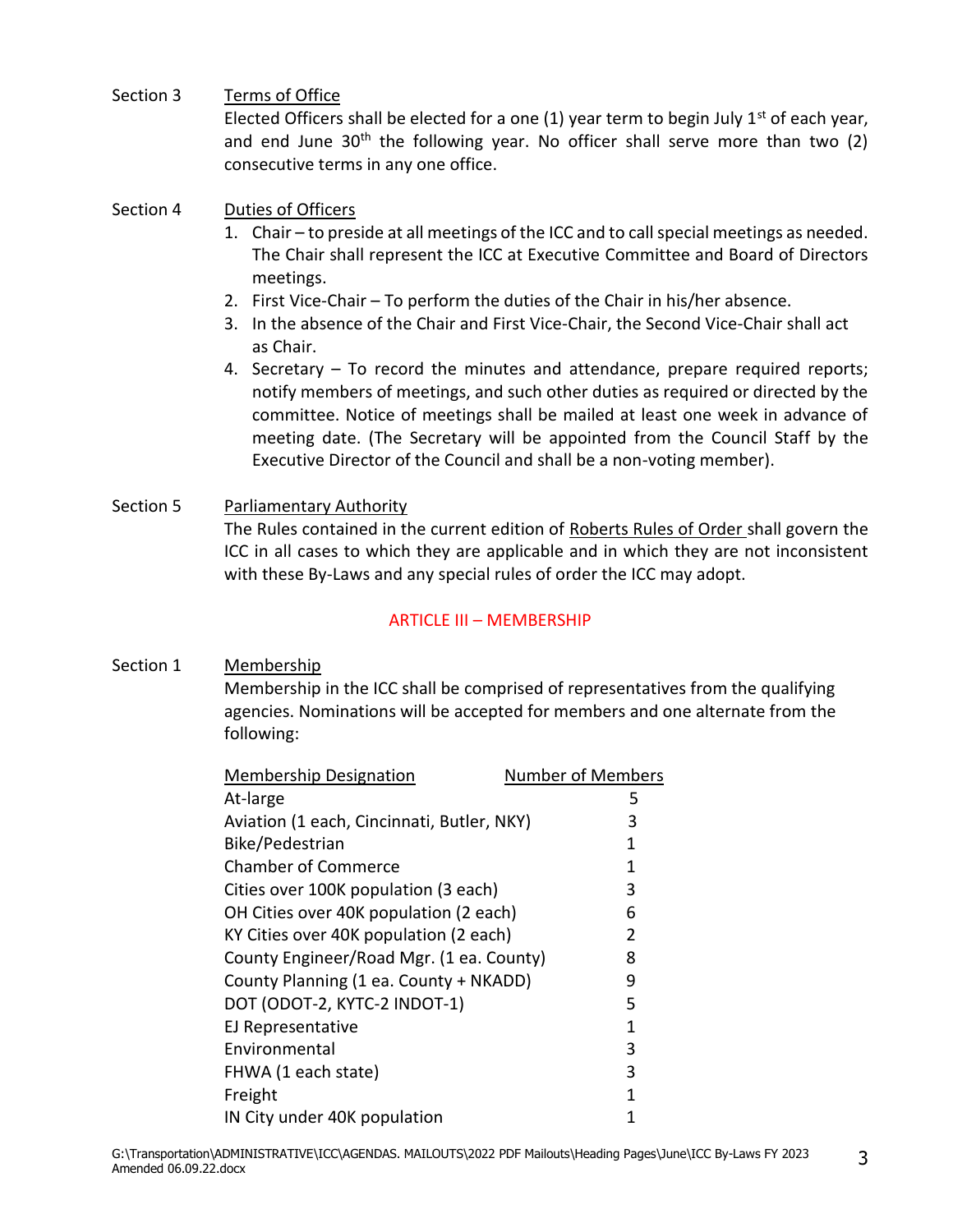## **MOTION TO CONCUR WITH STAFF RECOMMENDATIONS**

# **AMENDMENT TO THE INTERMODAL COORDINATING COMMITTEE BY-LAWS**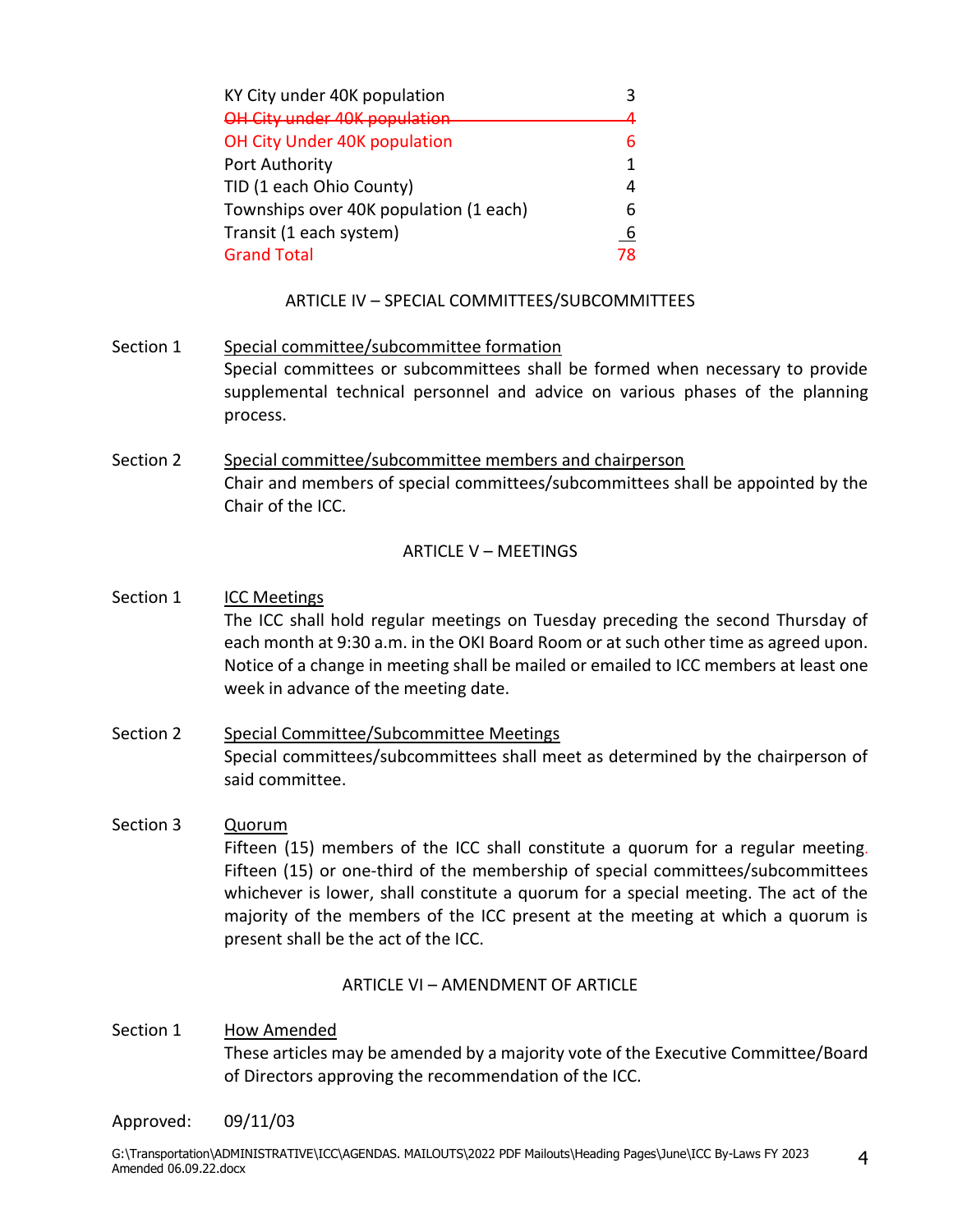#### INTERMODAL COORDINATING COMMITTEE

#### BY-LAWS

#### FUNCTIONS, DUTIES, AND RESPONSIBILITES FOR THE INTERMODAL COORDINATING COMMITTEE OF THE OHIO-KENTUCKY-INDIANA REGIONAL COUNCIL OF GOVERNMENTS (HEREIN REFERRED TO AS "THE COUNCIL")

#### ARTICLE I – AUTHORITY AND PURPOSE

#### Section 1 Authority

Article III C, of the Articles of Incorporation of the Council, establishes an Executive Committee.

Article III of the Council By-Laws specifically grants the Board of Directors and/or the Executive Committee to establish such other committees which they deem appropriate, necessary or convenient and may delegate to such committees any of their powers except to fill vacancies or alter By-Laws."

#### Section 2 Name of Committee The name of this committee shall be the Intermodal Coordinating Committee of the Ohio-Kentucky-Indiana Regional Council of Governments (Herein referred to as the " $ICC$ ").

#### Section 3 Purpose The purpose of the ICC is to provide technical advice and assistance to the Technical Studies Director and staff in such areas as, but not limited to, regional planning, land use, transportation, air quality, traffic engineering, open space, and any special purpose projects, as well as preparing recommendations to the Executive Committee and Board of Directors of the Council in these areas.

#### Section 4 Function The ICC is to guide the technical aspects of the council through the Executive Committee and Board of Directors.

#### Section 5 Membership

All members of the ICC will be selected yearly based on recommendations from the ICC, prior to the June ICC meeting, by the president of the council. The ICC is an advisory committee, and as such, members are not required to be a member of the Board of Directors of the Council.

Participating agencies shall be entitled to representation as outlined in Article III. The President of the Council may appoint such other members whose broad technical knowledge and experience in transportation planning, regional planning, and/or related fields, should be made available. The ICC itself may recommend additional members to the president of the Council. It is the responsibility of the participating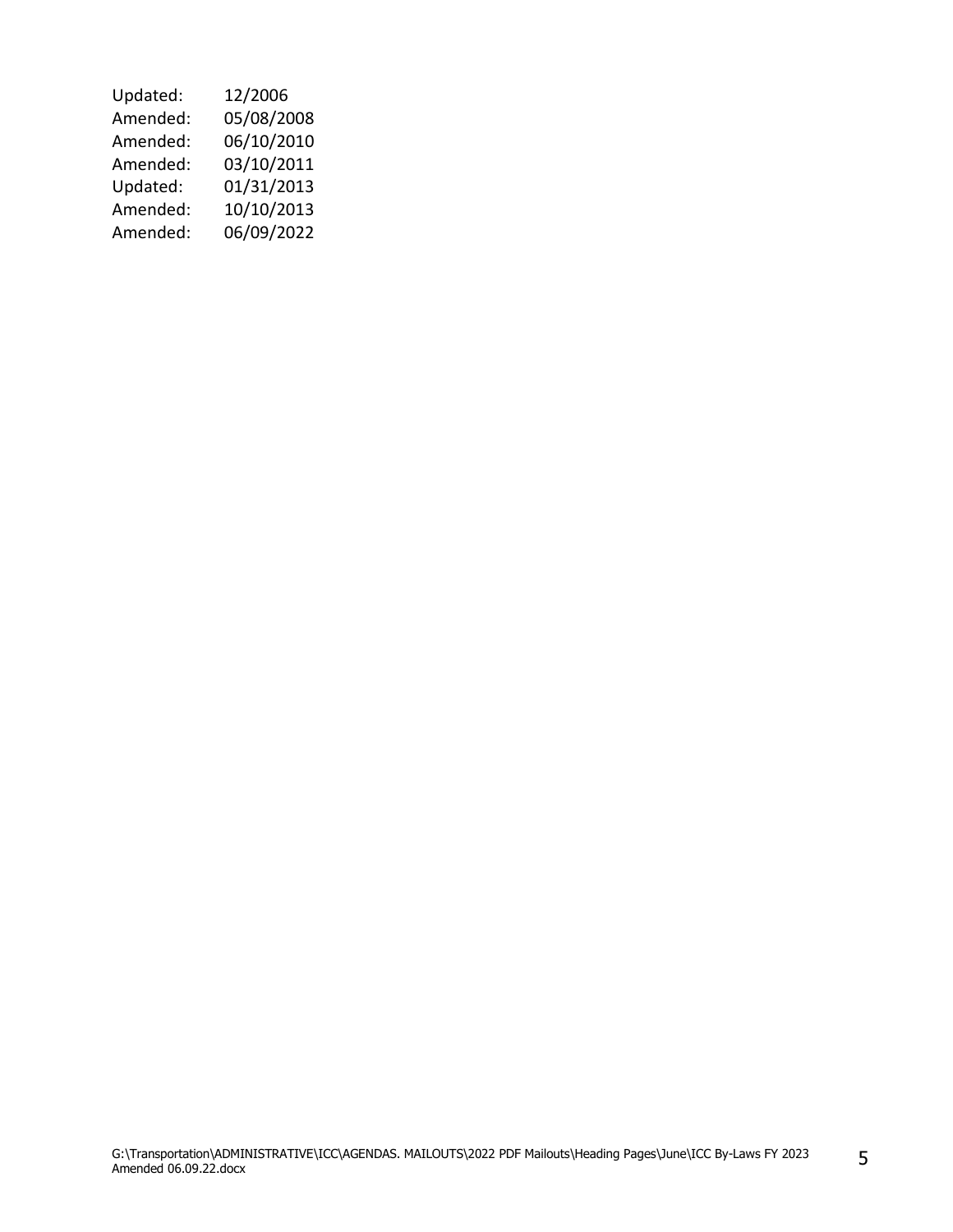agency to notify the president of the council if any change in agency representation is recommended and to nominate representatives to be selected by the president of the council.

#### Section 6 Duties and Responsibilities

- 1. Provide general technical advice for the Executive Committee and Board of Directors as required.
- 2. Review and comment on technical issues associated with the various studies and recommended plans before submission to the Executive Committee or Board of Directors.
- 3. Advise and assist the Technical Studies Director and staff in obtaining data required for continuing transportation planning commensurate with the Unified Planning Work Program, and other agreements for all areas of planning.

#### Section 7 Voting

Members duly selected by the President of the Council under Article I, Section 5 and of good standing shall be the only members to vote on issues brought before the ICC. Pre-approved designated alternates may vote in the absence of the member.

In months when the ICC does not meet, the Chair may request an electronic vote on TIP administrative modifications. Administrative modifications are approved by the ICC and do not require approval by the OKI Executive Committee/Board of Directors. ICC members in good standing will be notified by e-mail at least one week prior to the vote when electronic votes are requested. A simple majority of at least as many required for a quorum for normal monthly meetings (see Article V, Section 3) will be required for passage.

#### Section 8 Member of Good Standing A member will be considered of "good standing" if attending regular meetings at least once per calendar quarter.

#### Section 9 Alternates

Each member may designate one alternate to represent them. Alternates may only represent the member for which they are designated.

#### ARTICLE II – ORGANIZATION

Section 1 Officers The officers shall consist of Chair, First Vice-Chair, Second Vice-Chair and Secretary.

#### Section 2 Election of Officers Officers shall be elected annually by the membership of the ICC at the June meeting. Vacancies in offices shall be filled for the un-expired term in the same manner.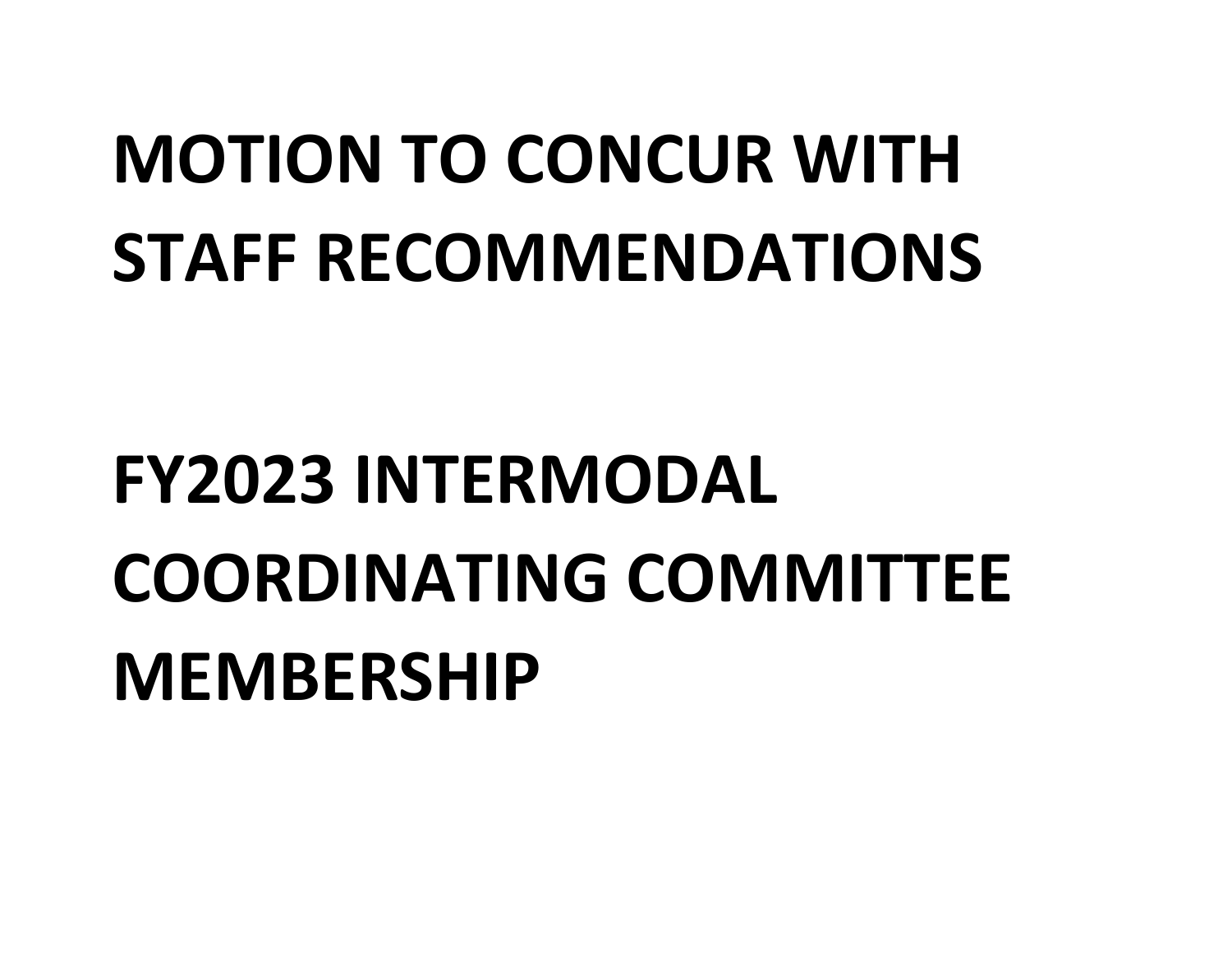Section 3 Terms of Office

Elected Officers shall be elected for a one  $(1)$  year term to begin July 1<sup>st</sup> of each year, and end June  $30<sup>th</sup>$  the following year. No officer shall serve more than two (2) consecutive terms in any one office.

#### Section 4 Duties of Officers

- 1. Chair to preside at all meetings of the ICC and to call special meetings as needed. The Chair shall represent the ICC at Executive Committee and Board of Directors meetings.
- 2. First Vice-Chair To perform the duties of the Chair in his/her absence.
- 3. In the absence of the Chair and First Vice-Chair, the Second Vice-Chair shall act as Chair.
- 4. Secretary To record the minutes and attendance, prepare required reports; notify members of meetings, and such other duties as required or directed by the committee. Notice of meetings shall be mailed at least one week in advance of meeting date. (The Secretary will be appointed from the Council Staff by the Executive Director of the Council and shall be a non-voting member).
- Section 5 Parliamentary Authority The Rules contained in the current edition of Roberts Rules of Order shall govern the ICC in all cases to which they are applicable and in which they are not inconsistent with these By-Laws and any special rules of order the ICC may adopt.

#### ARTICLE III – MEMBERSHIP

Section 1 Membership Membership in the ICC shall be comprised of representatives from the qualifying agencies. Nominations will be accepted for members and one alternate from the following:

| <b>Membership Designation</b>              | <b>Number of Members</b> |
|--------------------------------------------|--------------------------|
| At-large                                   | 5                        |
| Aviation (1 each, Cincinnati, Butler, NKY) | 3                        |
| Bike/Pedestrian                            | 1                        |
| <b>Chamber of Commerce</b>                 | 1                        |
| Cities over 100K population (3 each)       | 3                        |
| OH Cities over 40K population (2 each)     | 6                        |
| KY Cities over 40K population (2 each)     | 2                        |
| County Engineer/Road Mgr. (1 ea. County)   | 8                        |
| County Planning (1 ea. County + NKADD)     | 9                        |
| DOT (ODOT-2, KYTC-2 INDOT-1)               | 5                        |
| EJ Representative                          | 1                        |
| Environmental                              | 3                        |
| FHWA (1 each state)                        | 3                        |
| Freight                                    | 1                        |
| IN City under 40K population               | 1                        |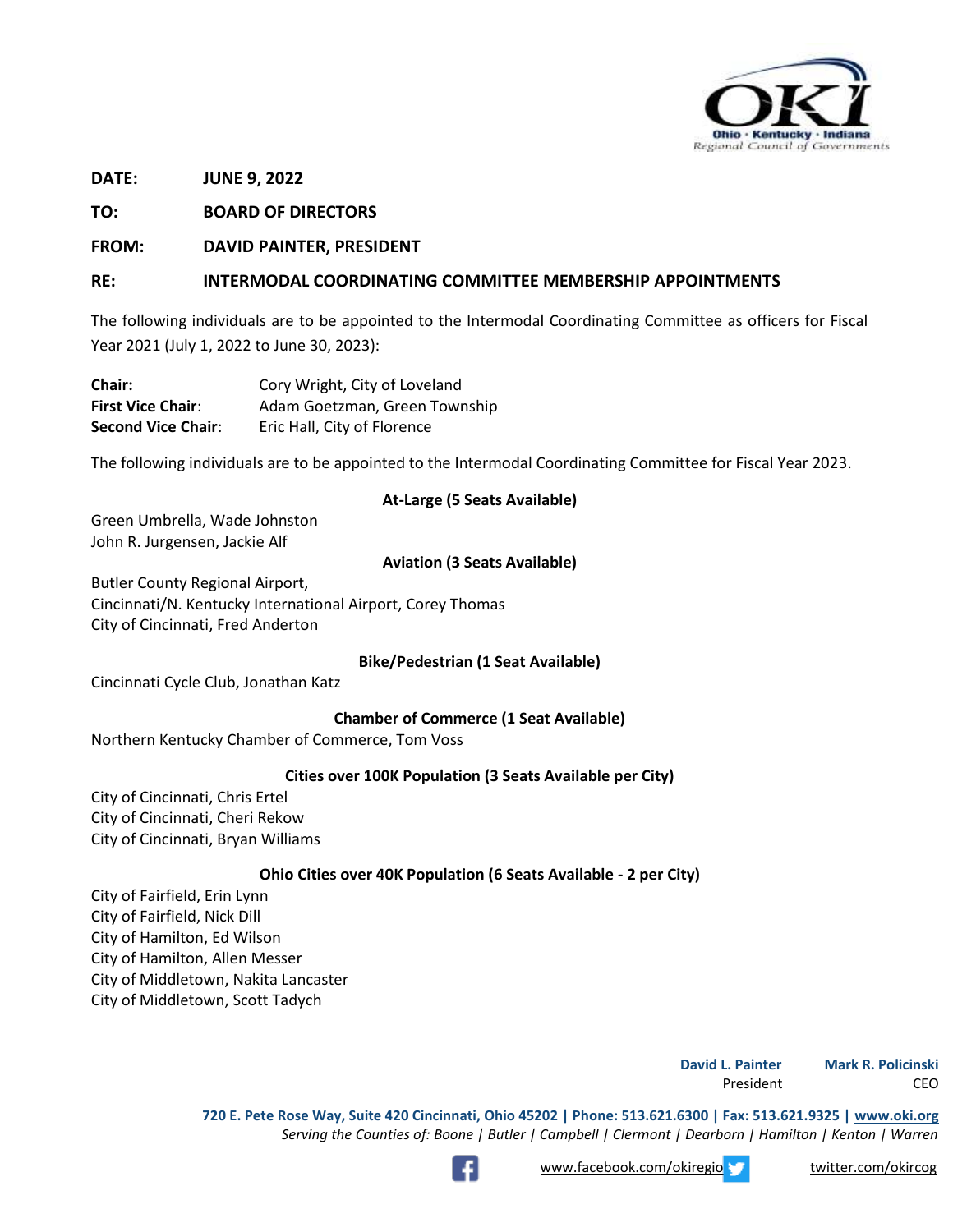| KY City under 40K population           |  |
|----------------------------------------|--|
| OH City under 40K population           |  |
| OH City Under 40K population           |  |
| Port Authority                         |  |
| TID (1 each Ohio County)               |  |
| Townships over 40K population (1 each) |  |
| Transit (1 each system)                |  |
| <b>Grand Total</b>                     |  |

#### ARTICLE IV – SPECIAL COMMITTEES/SUBCOMMITTEES

- Section 1 Special committee/subcommittee formation Special committees or subcommittees shall be formed when necessary to provide supplemental technical personnel and advice on various phases of the planning process.
- Section 2 Special committee/subcommittee members and chairperson Chair and members of special committees/subcommittees shall be appointed by the Chair of the ICC.

#### ARTICLE V – MEETINGS

- Section 1 ICC Meetings The ICC shall hold regular meetings on Tuesday preceding the second Thursday of each month at 9:30 a.m. in the OKI Board Room or at such other time as agreed upon. Notice of a change in meeting shall be mailed or emailed to ICC members at least one week in advance of the meeting date.
- Section 2 Special Committee/Subcommittee Meetings Special committees/subcommittees shall meet as determined by the chairperson of said committee.
- Section 3 Quorum Fifteen (15) members of the ICC shall constitute a quorum for a regular meeting. Fifteen (15) or one-third of the membership of special committees/subcommittees whichever is lower, shall constitute a quorum for a special meeting. The act of the majority of the members of the ICC present at the meeting at which a quorum is present shall be the act of the ICC.

#### ARTICLE VI – AMENDMENT OF ARTICLE

Section 1 How Amended These articles may be amended by a majority vote of the Executive Committee/Board of Directors approving the recommendation of the ICC.

Approved: 09/11/03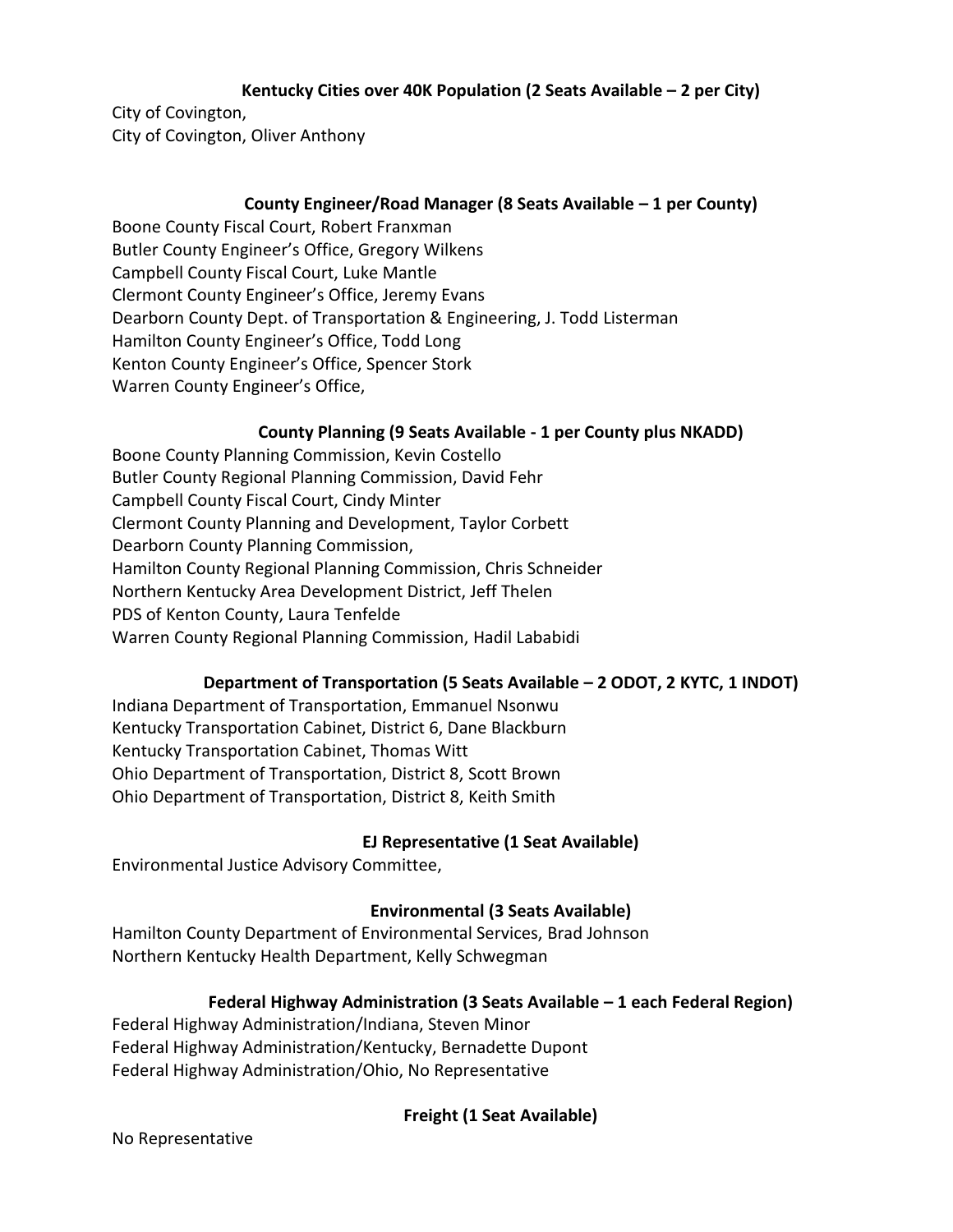| Updated: | 12/2006    |
|----------|------------|
| Amended: | 05/08/2008 |
| Amended: | 06/10/2010 |
| Amended: | 03/10/2011 |
| Updated: | 01/31/2013 |
| Amended: | 10/10/2013 |
| Amended: | 06/09/2022 |
|          |            |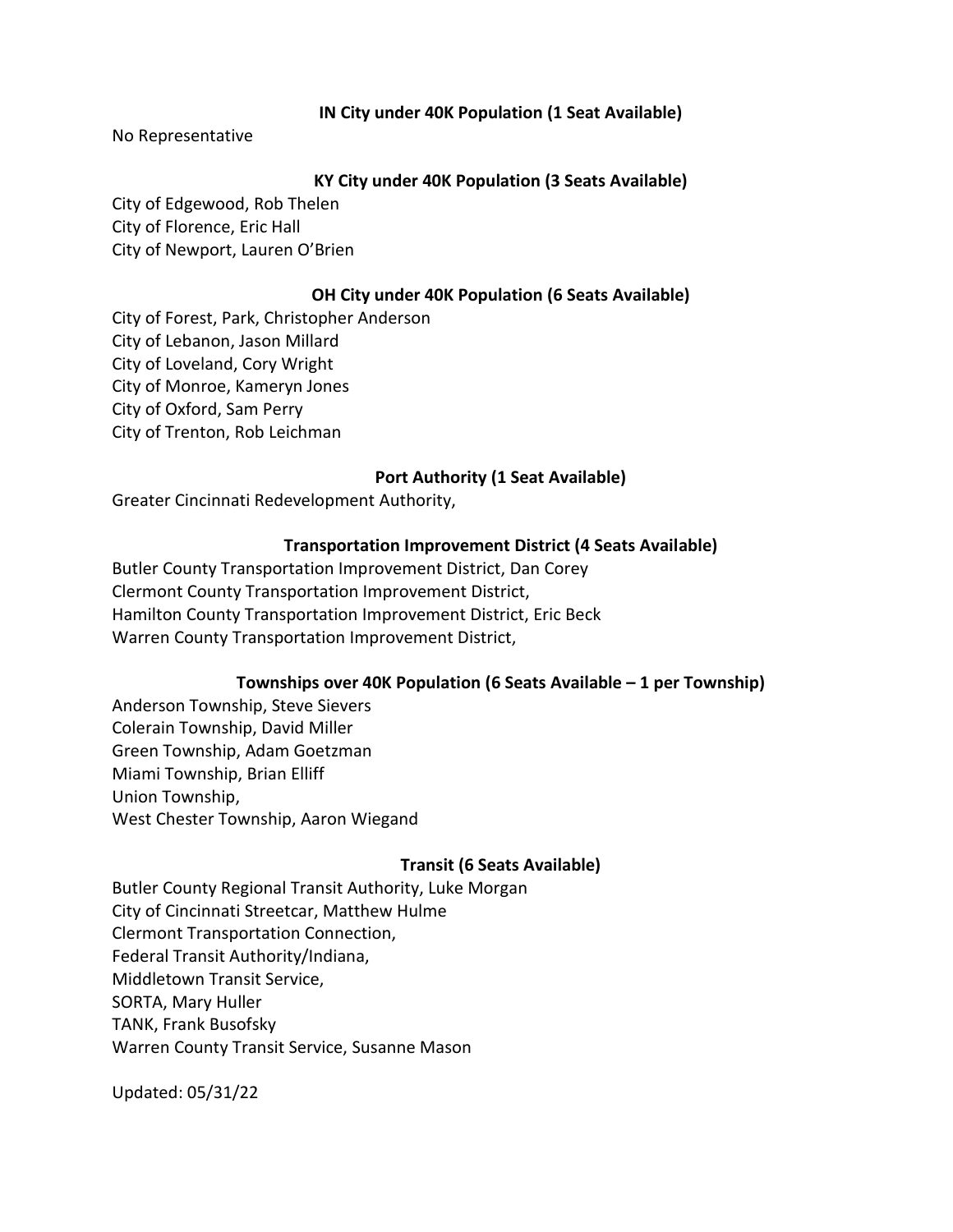## **MOTION TO CONCUR WITH STAFF RECOMMENDATIONS**

# **FY2023 INTERMODAL COORDINATING COMMITTEE MEMBERSHIP**